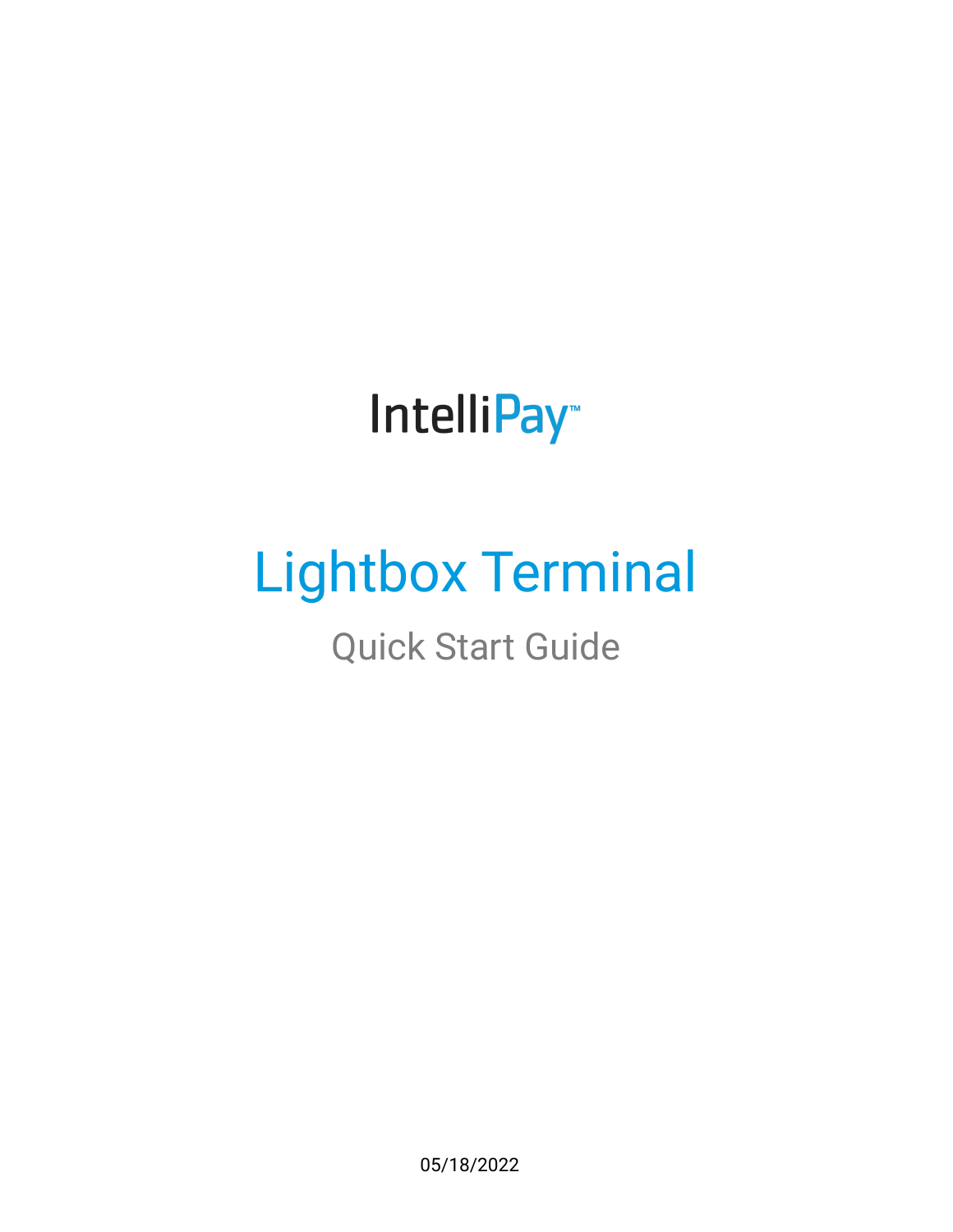### **Copyright © 2019, 2020, 2021, 2022 IntelliPay All Rights Reserved**

This manual contains information protected by copyright. No part of this manual may be photocopied or reproduced in any form without prior written consent from IntelliPay. Information contained in this manual is subject to change without notice.

**IntelliPay** 12884 Frontrunner Blvd, Suite 220 Draper, Utah 84020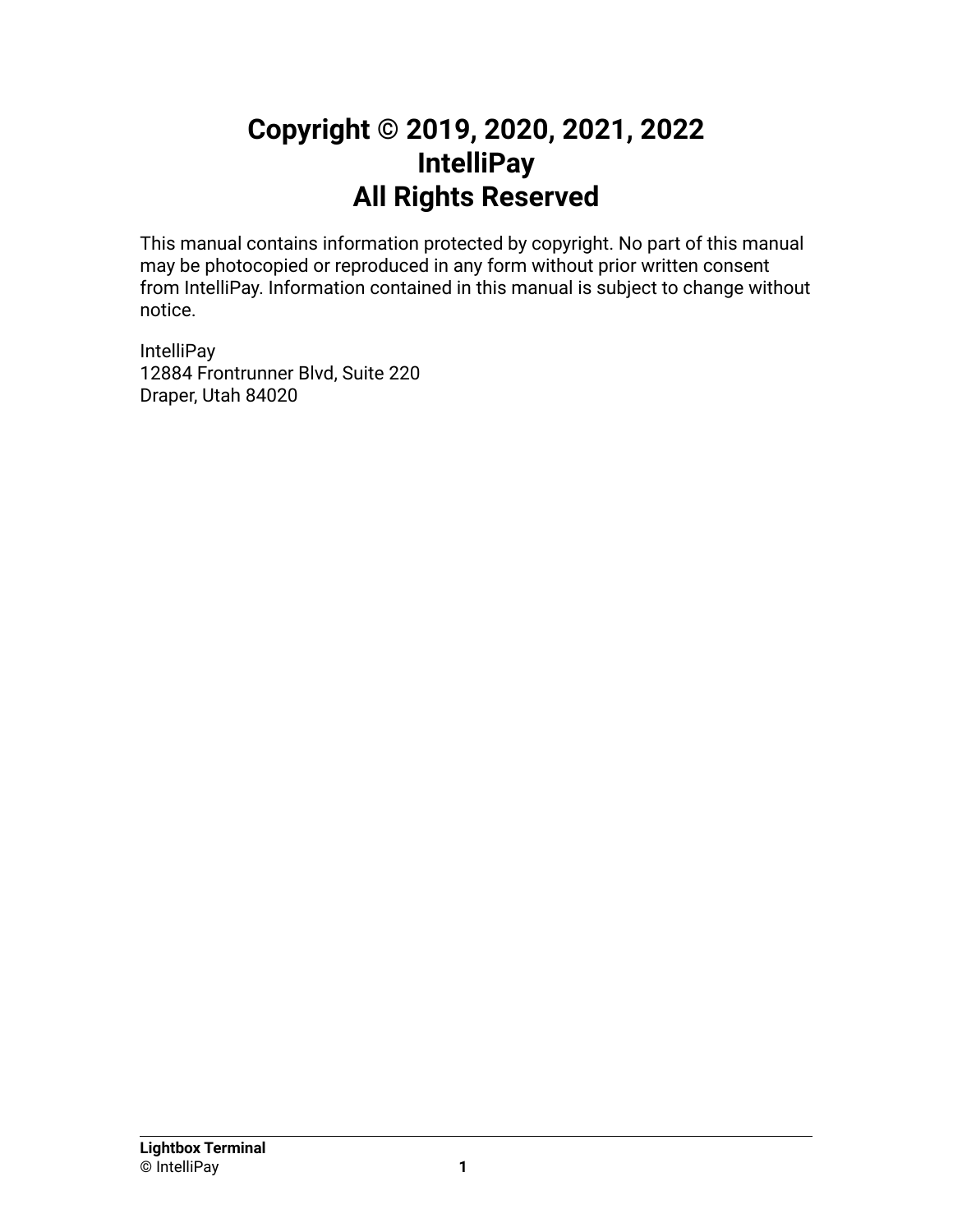# **Table of Contents**

| <b>Overview</b>                                   | 3  |
|---------------------------------------------------|----|
| Security                                          | 5  |
| Implementation                                    | 6  |
| <b>Customization</b>                              | 9  |
| <b>Field Values</b>                               | 9  |
| Form Appearance                                   | 10 |
| <b>Payment Methods</b>                            | 11 |
| <b>Store Only Mode</b>                            | 12 |
| Updating Billing Information With Store Only Mode | 12 |
| <b>Field Definitions</b>                          | 12 |
| <b>Response Handling</b>                          | 14 |
| <b>In-Session Response</b>                        | 14 |
| <b>Response Postback</b>                          | 16 |
| <b>Sample Code</b>                                | 18 |
| <b>PHP</b>                                        | 19 |
| <b>PERL</b>                                       | 19 |
| <b>CFML</b>                                       | 20 |
| <b>RUBY</b>                                       | 21 |
| C#.NET                                            | 22 |
| <b>VB.NET</b>                                     | 23 |
| Node.js (Express.js)                              | 24 |
| <b>REACT</b>                                      | 26 |
| <b>Caveats</b>                                    | 27 |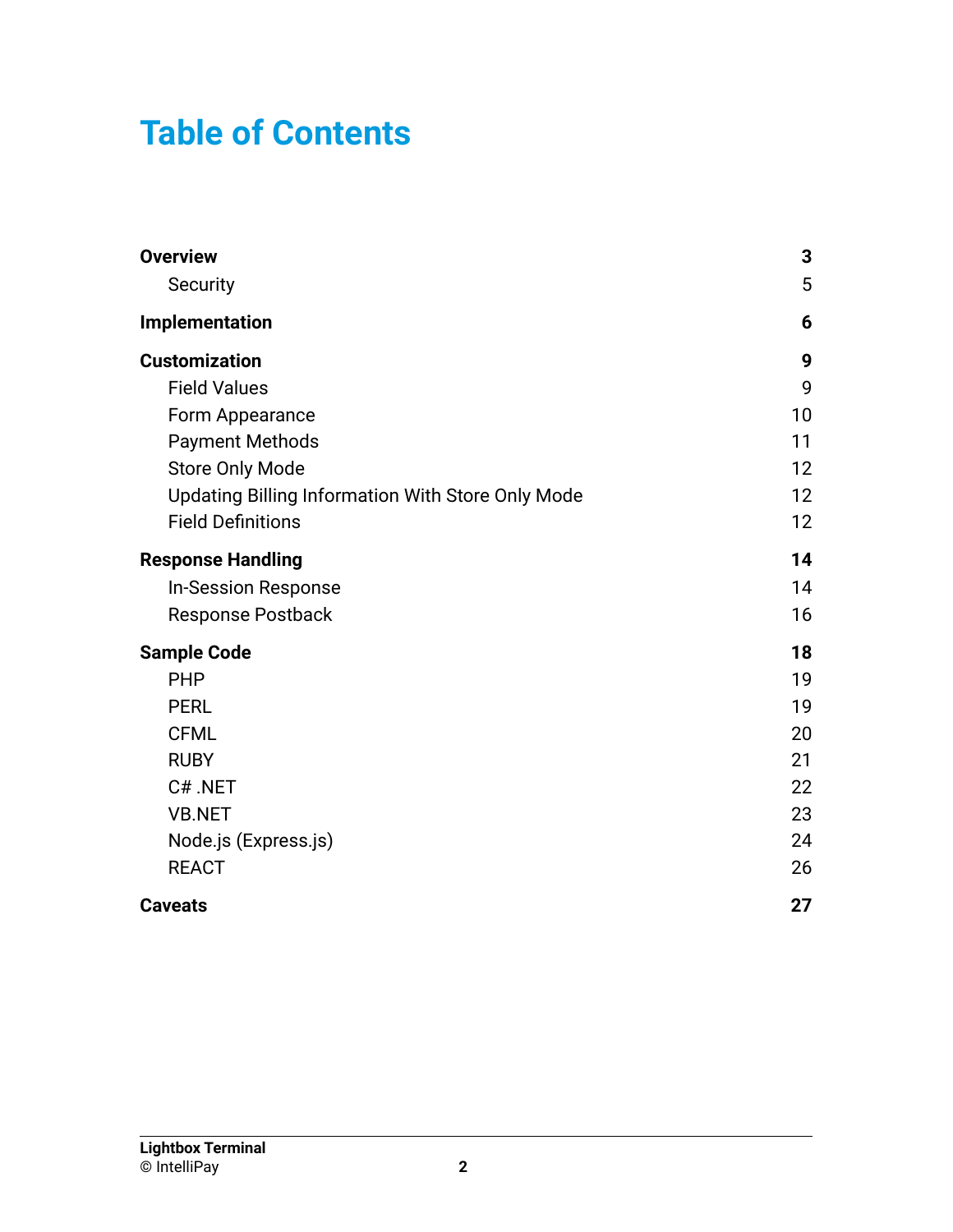## <span id="page-3-0"></span>**Overview**

IntelliPay's Lightbox Terminal displays a payment form that floats over your existing website content. The form makes it easy for your customer to submit a payment without having to leave your billing portal. Lightbox Terminal pulls customer ID numbers and payment amounts from the elements on your website. It then calculates fees and processes transactions using other information you identify on your page.

The image below shows the Lightbox Terminal payment form with prefilled Customer Id and Amount fields: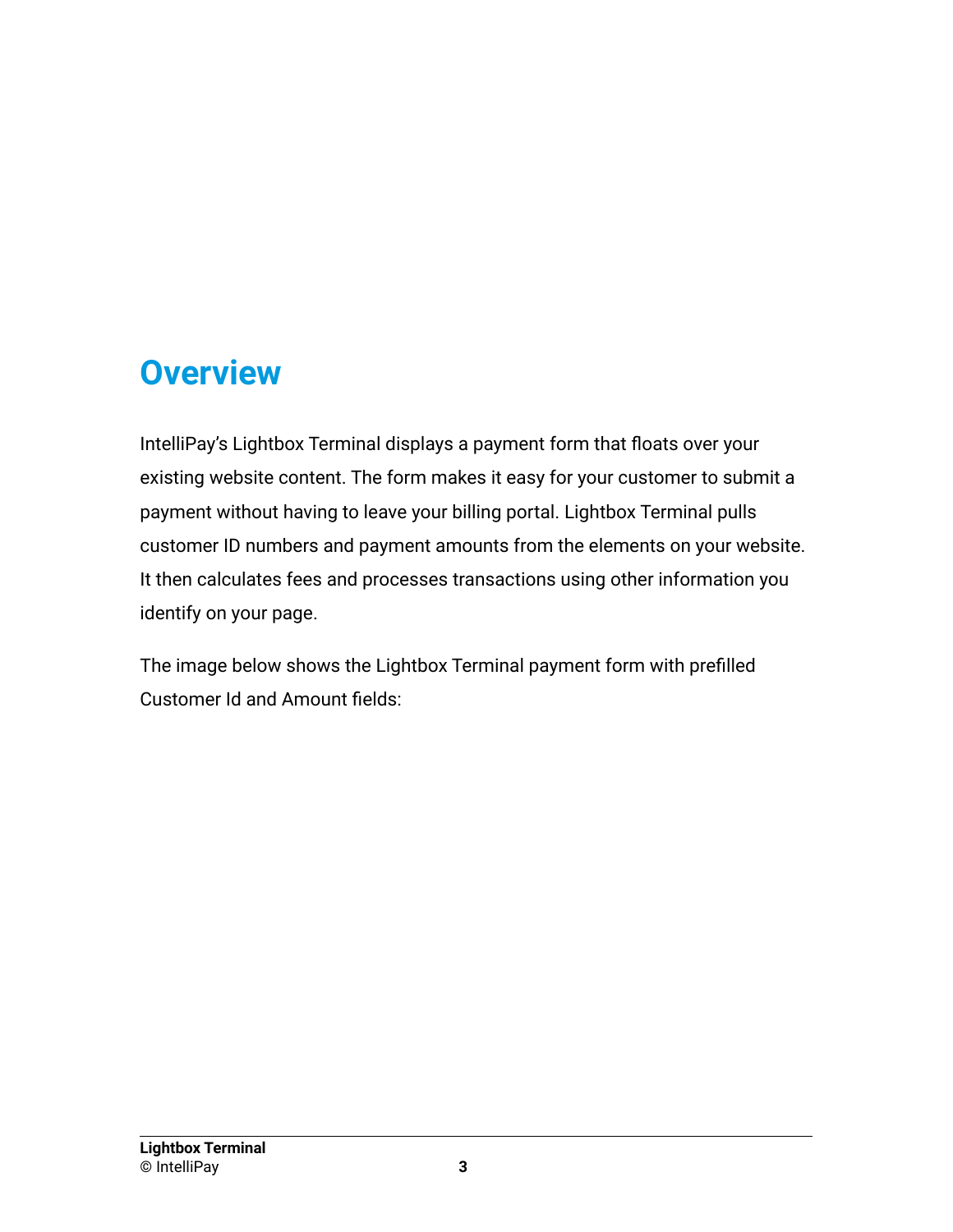| <b>Order Number</b>                                         |                                    |                                                     |
|-------------------------------------------------------------|------------------------------------|-----------------------------------------------------|
|                                                             | Subtotal                           | \$54.00                                             |
|                                                             | Service Fee                        | \$1.50                                              |
| <b>Payment Information</b>                                  | <b>Total</b>                       | \$55.50                                             |
| Credit Card ©<br>ACH/eCheck<br>$\bullet$<br>Cardholder Name |                                    |                                                     |
| Card Number<br><b>DISCOVER</b><br><b>VISA</b>               |                                    |                                                     |
| YY<br>CVV<br><b>MM</b><br>Ō                                 | I'm not a robot                    | reCAPTCHA                                           |
| <b>Billing Zip</b>                                          | n<br><b>Terms &amp; Conditions</b> | Privacy - Terms<br>I Accept the Service Fee and its |
| Email                                                       |                                    |                                                     |
|                                                             | <b>PAY</b>                         |                                                     |
|                                                             |                                    |                                                     |

Prefilling the form elements makes the payment process easier for your customer. You can set values for the following form elements:

- ●Customer Id ("account") The application automatically displays the correct customer ID based on the information that you flag on your web page. The customer ID creates a way to track invoices and payments.
- ●Amount The amount of the transaction is automatically filled in based on information that you flag your web page. Prefilling the transaction amount makes it easy for your customer to review an invoice and immediately submit a payment for the correct amount

In addition the following fields will help you locate customers and transactions in our interface:

●lastname and firstname – This will help you locate the transaction or customer easier in our interface.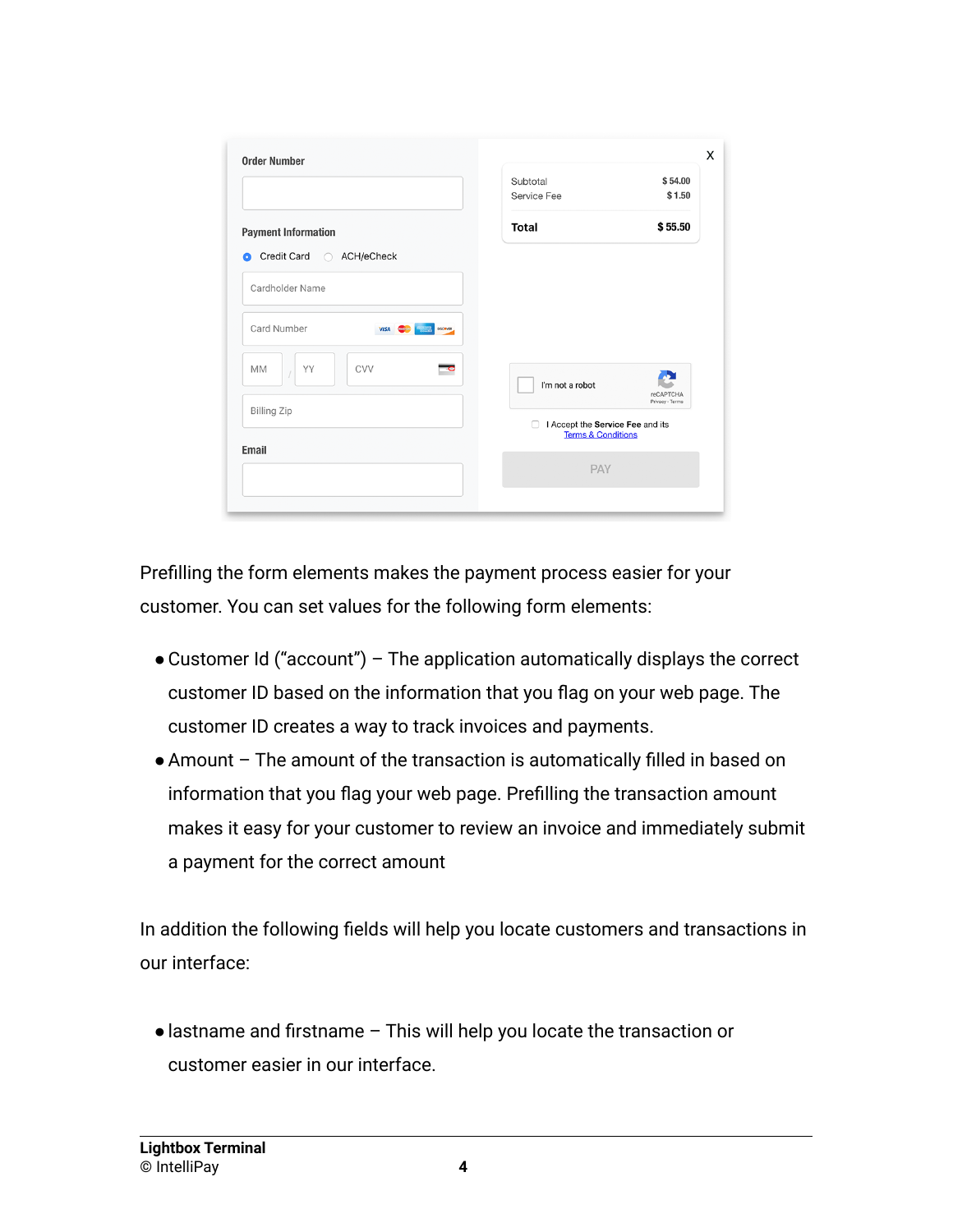$\bullet$  invoice – This should be filled in with a unique identifier you create for the transaction. This will help you locate the specific transaction easier in our interface.

The service fee amount is calculated based on the amount value and updates if your customer changes the amount.

This document includes information about how to incorporate Lightbox Terminal into your online payment application:

- Implementation The Implementation section describes how to set up your website to display and customize Lightbox Terminal.
- ●Customization The Customization section defines the field values and labels that you can modify on the payment form.
- $\bullet$  Response Handling The Response Handling section defines the information returned by IntelliPay and describes how to display it on your web page.
- Sample Code The Sample Code section includes code snippets for most common frameworks and languages. Update the authentication variables and add the code to your application to get started using Lightbox Terminal.

### <span id="page-5-0"></span>**Security**

IntelliPay will provide you with an API key and a merchant key, which you must use to communicate with Lightbox Terminal. Make sure that you store your API credentials outside of your source code to prevent them from being exposed. Depending on your development environment or language, you may store your credentials in environment variables, secure containers or some other secure storage.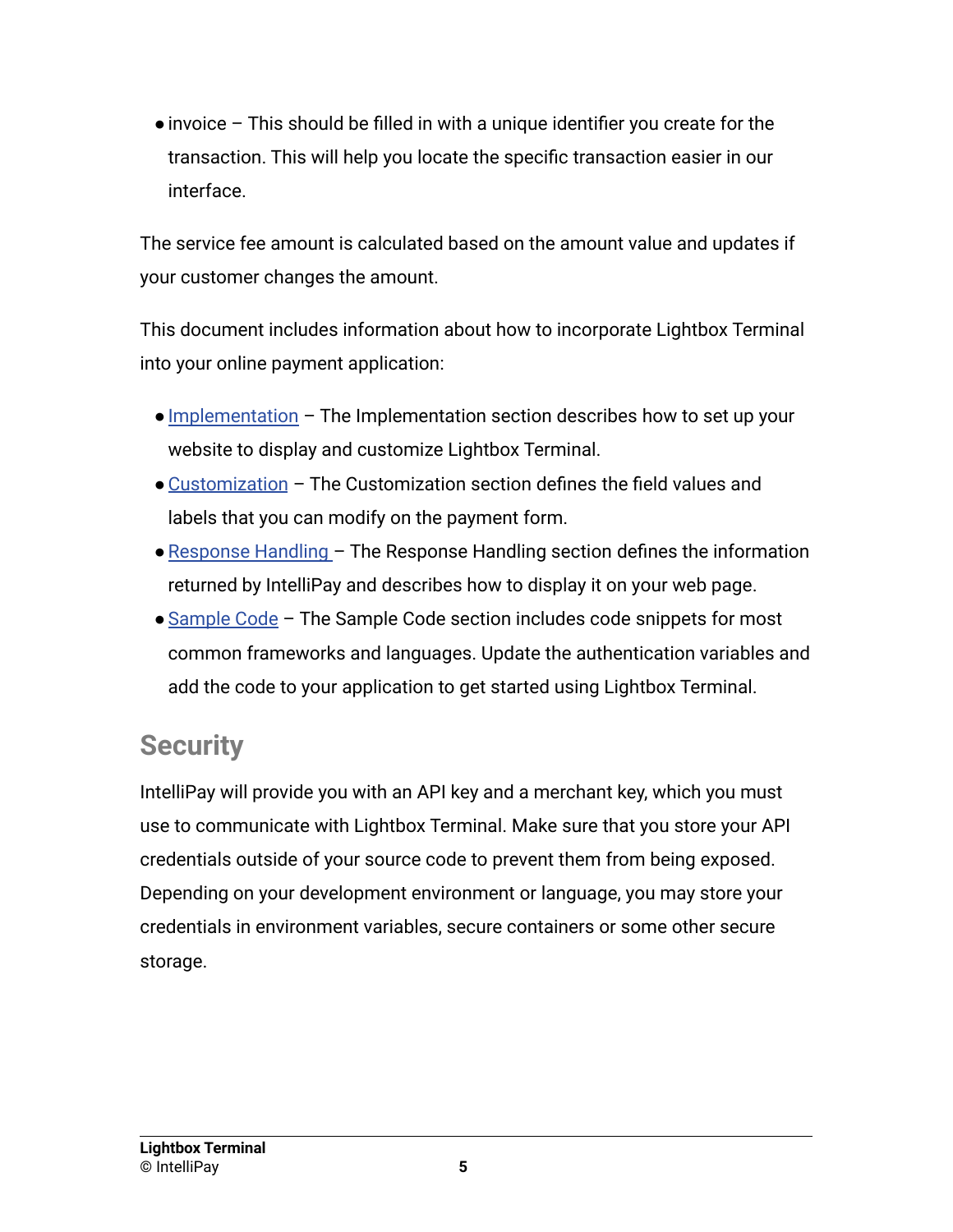# <span id="page-6-0"></span>**Implementation**

Lightbox Terminal displays in front of an existing website. Typically, you will include Lightbox Terminal on an invoice or checkout page. The page will include your customer's ID or account number, the balance due, and it may include information like billing address and phone number.

Lightbox Terminal can automatically pull customer and balance information from your billing page and use it to populate the payment form. To implement Lightbox Terminal on your website, first create a billing site that displays customer and billing details. Next, identify the elements on your site that Lightbox Terminal will use to display and process transaction information by setting the class attributes to "ipayfield". Add code to your website to request the Lightbox Terminal scripts, and create a button that opens the payment form. Finally, handle the transaction response messages from IntelliPay after your customer submits the transaction request.

The steps below provide details about incorporating Lightbox Terminal into your website:

1. On your billing page, identify the elements that will be sent to IntelliPay with the transaction request. Any HTML element that includes class="ipayfield" will be available for the Lightbox Terminal script. For example, <input> elements can be used to display billing details and also make them available to Lightbox Terminal.

The following HTML tells Lightbox Terminal that the transaction amount should be \$1.00:

```
<input class="ipayfield" data-ipayname="amount" type=text
value="1.00" name='myamt' id='myamt'>
```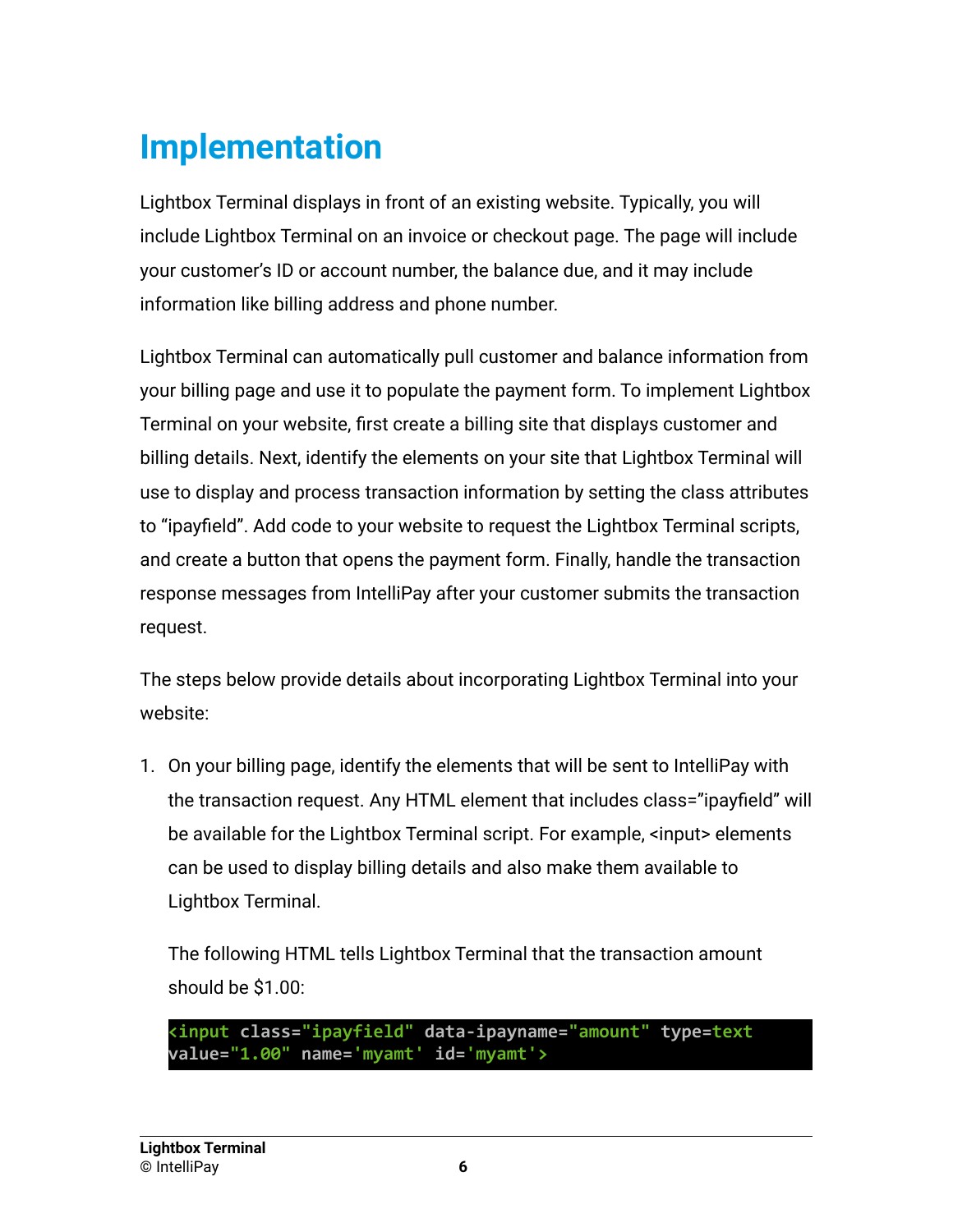See the Customization section on page for a complete list of the values you can provide to Lightbox Terminal.

2. Add code that submits a POST request to IntelliPay in the <HEAD> element of the web page that will display the payment form. You must submit this POST request every time your customer reaches the payment page.

The example below shows PHP that submits the POST request to the autoterminal endpoint:

| <head><br/><?php</th></head>                                    |
|-----------------------------------------------------------------|
| \$merchantkey = 'YOUR MERCHANTKEY';                             |
| \$apikey = 'YOUR_APIKEY';                                       |
| \$result =                                                      |
| file_get_contents('https://secure.cpteller.com/api/custapi.cfc  |
| ?method=autoterminal',false,                                    |
| stream_context_create(array('http' => array('header' =>         |
| "Content-type: application/x-www-form-urlencoded\r\n", 'method' |
| $\Rightarrow$ 'POST', 'content' =>                              |
| $http_buid_query(array('merchantkey' => $merchantkey,$          |
| $'apikey' \Rightarrow$ \$apikey))))));                          |
| if (\$result === FALSE) $\{$ /* Handle error */ $\}$            |
| echo \$result;                                                  |
| ?>                                                              |
|                                                                 |

Update the values for YOUR\_MERCHANTKEY and YOUR\_APIKEY in the sample code with the values supplied by IntelliPay. The Sample Code section on page includes code for different frameworks and languages.

IntelliPay returns a style sheet, scripts, and tokens that Lightbox Terminal uses to parse the information on your website, display the payment form, and submit and authenticate your transaction request.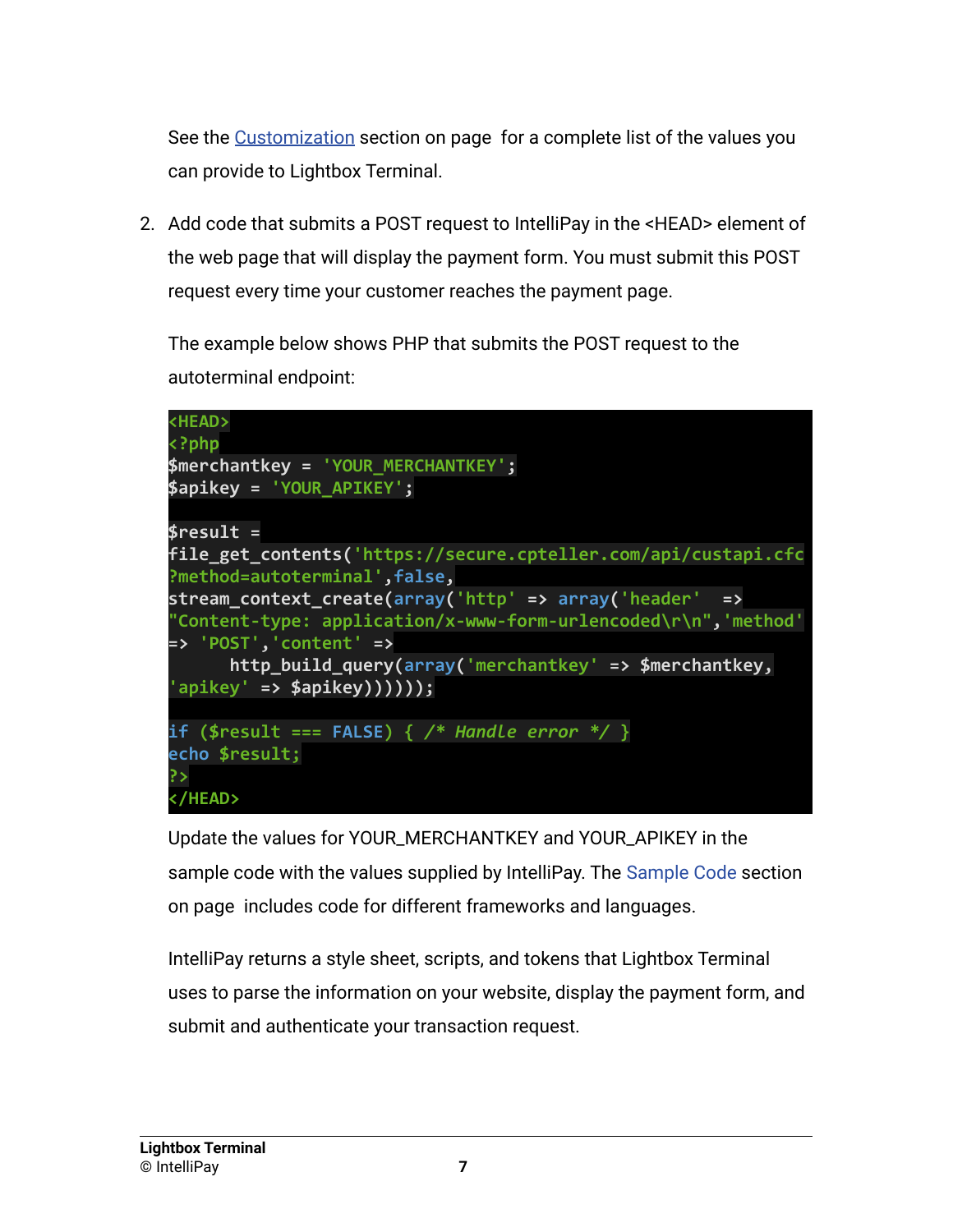- 3. Add the response from the POST request in step 2 to the <HEAD> element of your payment page.
- 4. Add a button to your site that your customer will click to open the payment form.You can launch the payment form using HTML attributes or Javascript, as shown in the samples below:

To have your customer to enter payment card details, use the submit methods, which open the payment form with blank fields for entering card data. The example below shows launching the form from HTML:

```
<button data-ipayname="submit" class="ipayfield"
type="button">Open Lightbox</button>
```
Call the intellipay.onSubmit() method to open the payment form using Javascript.

5. If required, your customer enters payment information on the form, and clicks the pay button. IntelliPay returns the status of the transaction. See the Response Handling section on page for details about transaction response messages.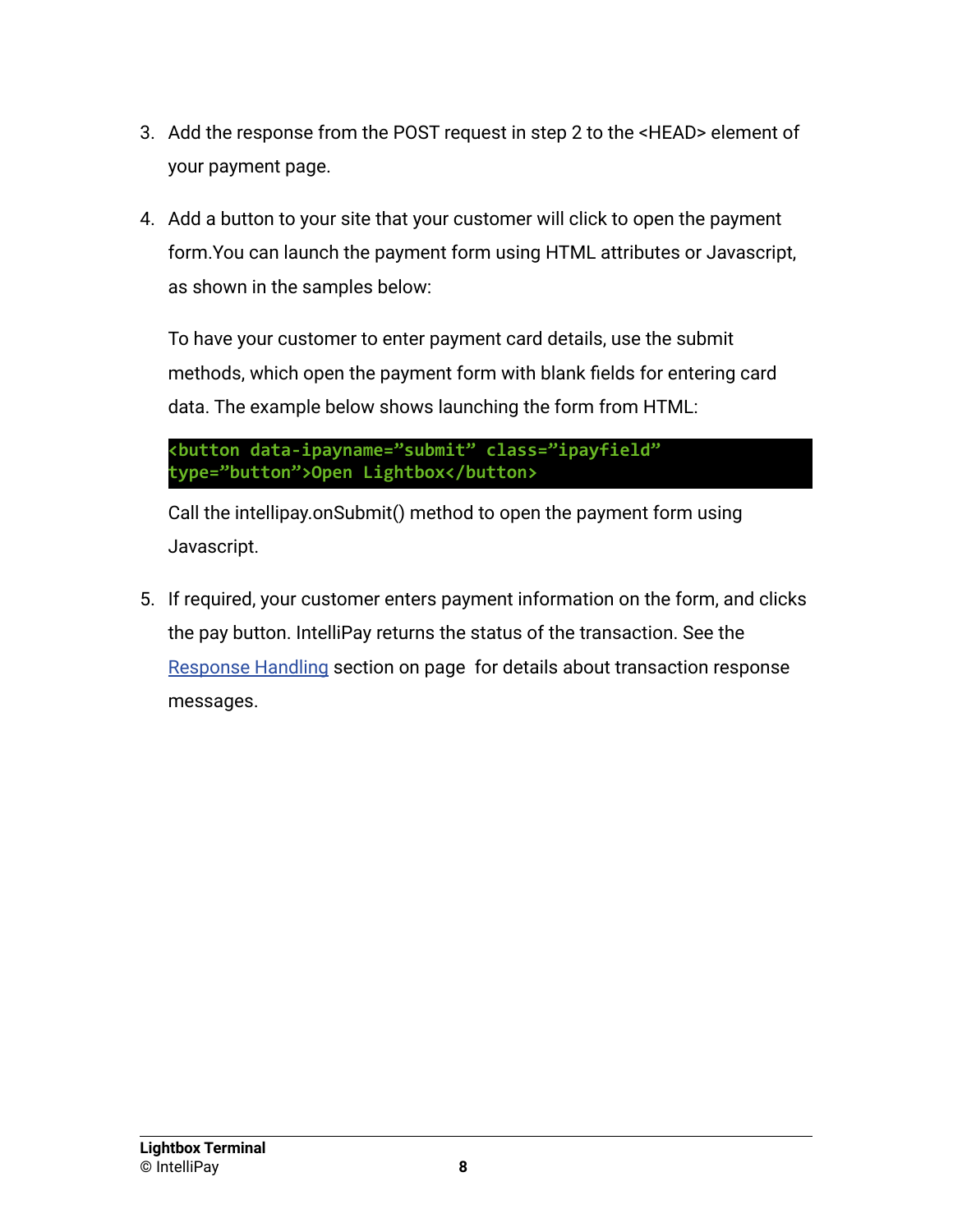# <span id="page-9-0"></span>**Customization**

Lightbox Terminal includes functions for setting values on the payment form and customizing some field labels and colors. Depending on the field, you can define customizations using HTML or Javascript. The sections below describe setting field values and customizing the appearance of the form.

### <span id="page-9-1"></span>**Field Values**

You can set values for the following fields so that they are already populated when your customer opens the payment form:

- Customer ID (The "account" field)
- ●Amount

Other fields, which are defined in the **Field Definitions** section on page, are sent to IntelliPay in the background to support transaction processing. Your customer will not see them on the payment form, but you may display them on your billing page.

To define values that will be sent to IntelliPay using HTML, set the class attribute of any element to "ipayfield". If you use an element of the type HTMLInputElement element, Lightbox Terminal will use the value that you assign to its "value" attribute. If you use any other HTML element, Lightbox Terminal will parse the content of the tag to identify the correct value.

The example below shows how to define an amount value for the transaction using an <input> tag:

```
<input class="ipayfield" data-ipayname="amount" type=text
value="1.00" name='myamt' id='myamt'>
```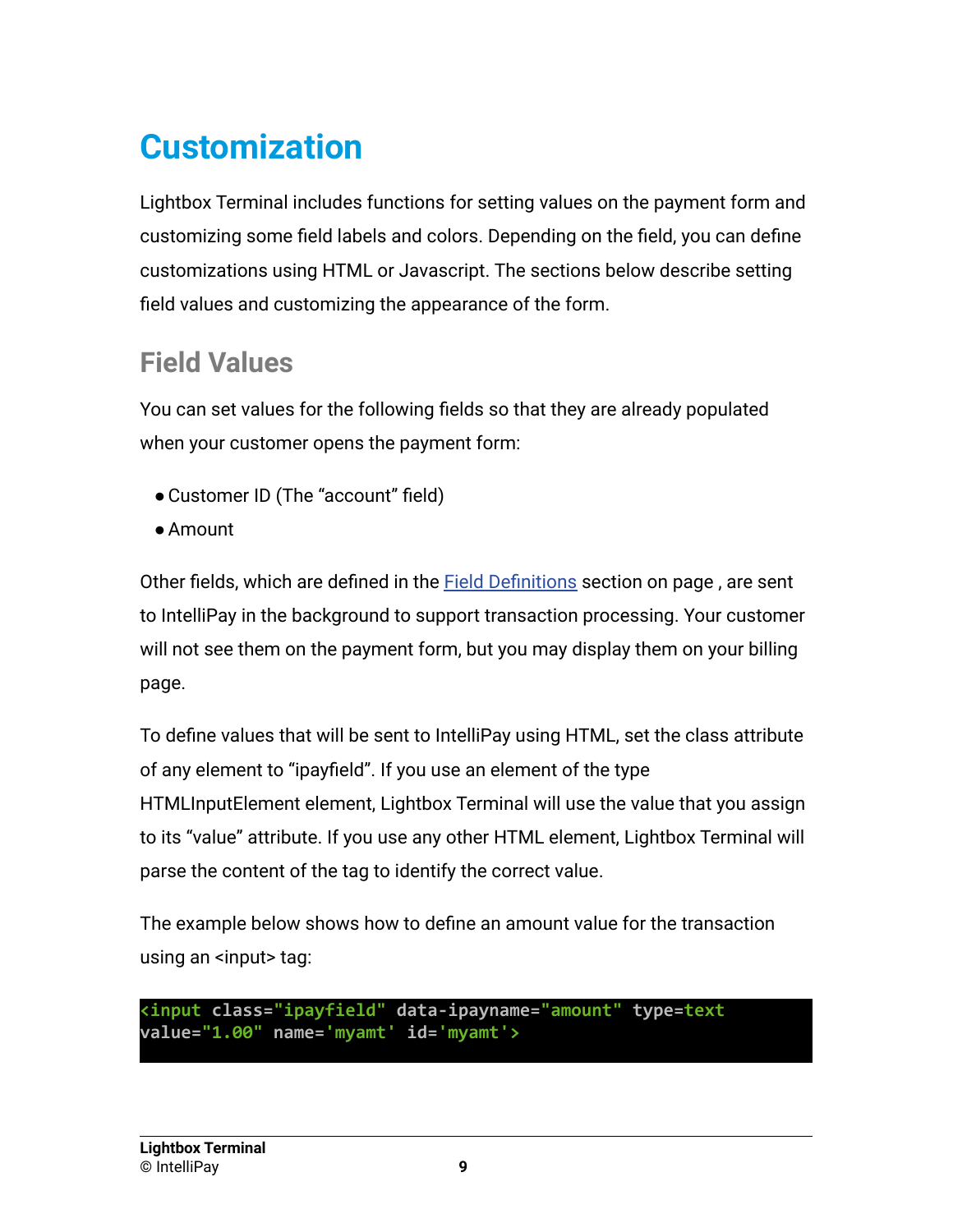The next example shows how to set the same value using a  $\epsilon$ p tag:

#### **<p class="ipayfield" data-ipayname="amount">1.00</p>**

Choose which element to use depending on the design and requirements of your billing site.

### <span id="page-10-0"></span>**Form Appearance**

You can define label text, item color, and background color for certain form elements using Javascript.

To set the label text, call the intellipay.setItemLabel() method, and include the field name and your customized label text as parameters. You can set label text for the following fields or messages:

- ●account The default label for the account field is "Customer Id".
- $\bullet$  button The default text to display on the submit payment button is "Pay".
- ●declinemessage Set the text to display to the user on a decline.
- ●successmessage Set the text to display to the user on an approval.

The sample code below shows how to change the default label on the account, header, and button fields:

```
intellipay.setItemLabel("account","Account ID");//Set the label
for account
intellipay.setItemLabel("button","Make Payment");//Set the pay
button text
```
To customize item color, call the intellipay.setItemColor() method. Use the intellipay.setItemBackgroundColor() to define a custom background color for a field. Both methods take a field name and a color value as parameters. You can only set item and background colors for the header field.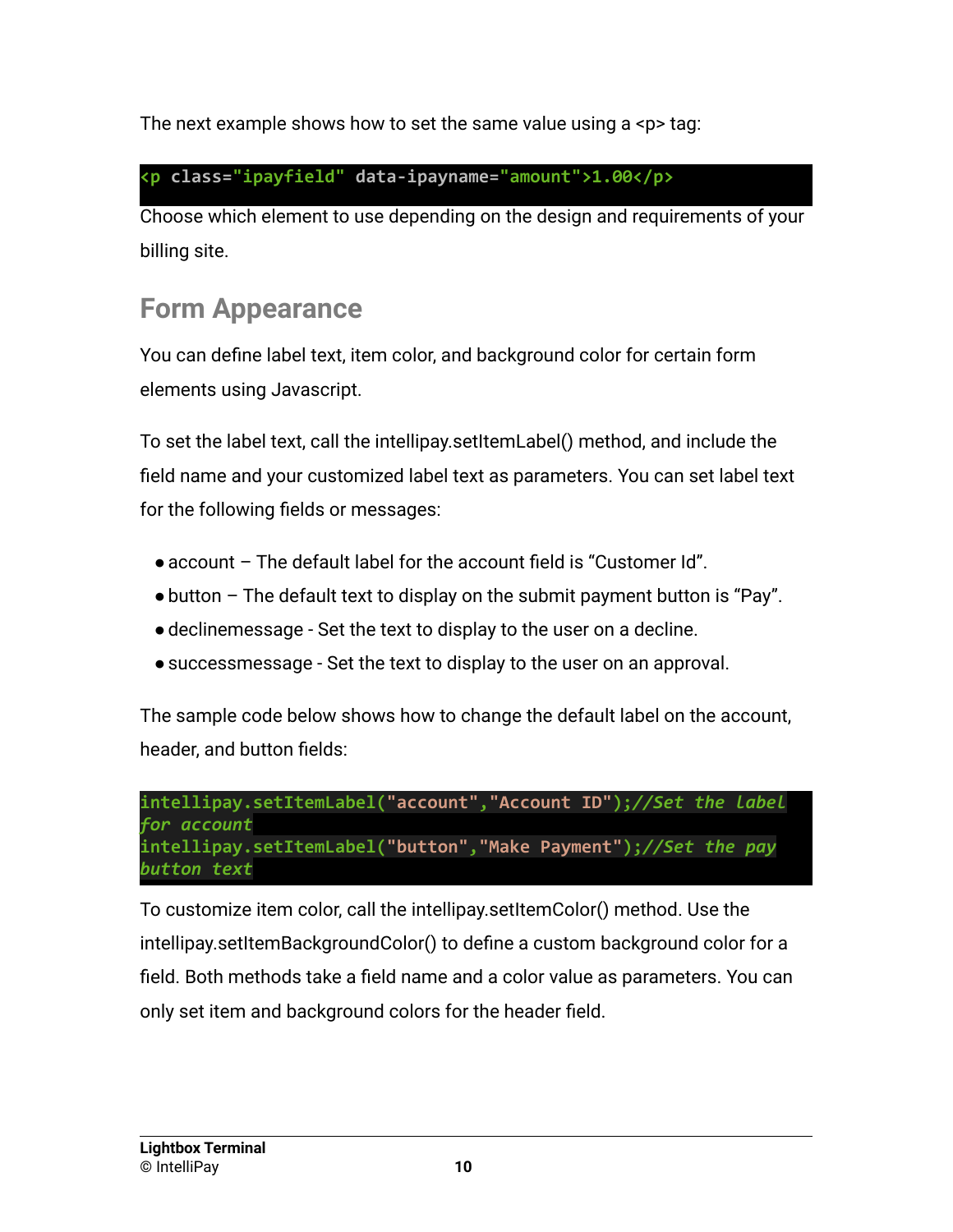The sample code below shows how to set an item color and a background color for the header:

```
intellipay.setItemColor("header","#FF0000");//red text in the
header
intellipay.setItemBackgroundColor("header","#0000FF");//blue
background in the header
```
### <span id="page-11-0"></span>**Payment Methods**

You may also wish the customer to preselect whether they are paying with ACH or credit card. We provide the methods setACHAvailable and setCCAvailable which take a boolean that is false if you want to disable that payment method, or true to reenable. They default to enabled if the merchant supports that payment method.



Some fields or elements may be disabled or enabled using the intellipay.enable() or intellipay.disable() functions. Currently only email and account may be disabled. For example:

```
intellipay.disable("email");//Disable the email field
```
### <span id="page-11-1"></span>**Store Only Mode**

You may configure the Lightbox Terminal to only store the customers billing information to do a future transaction via stored credentials. We provide the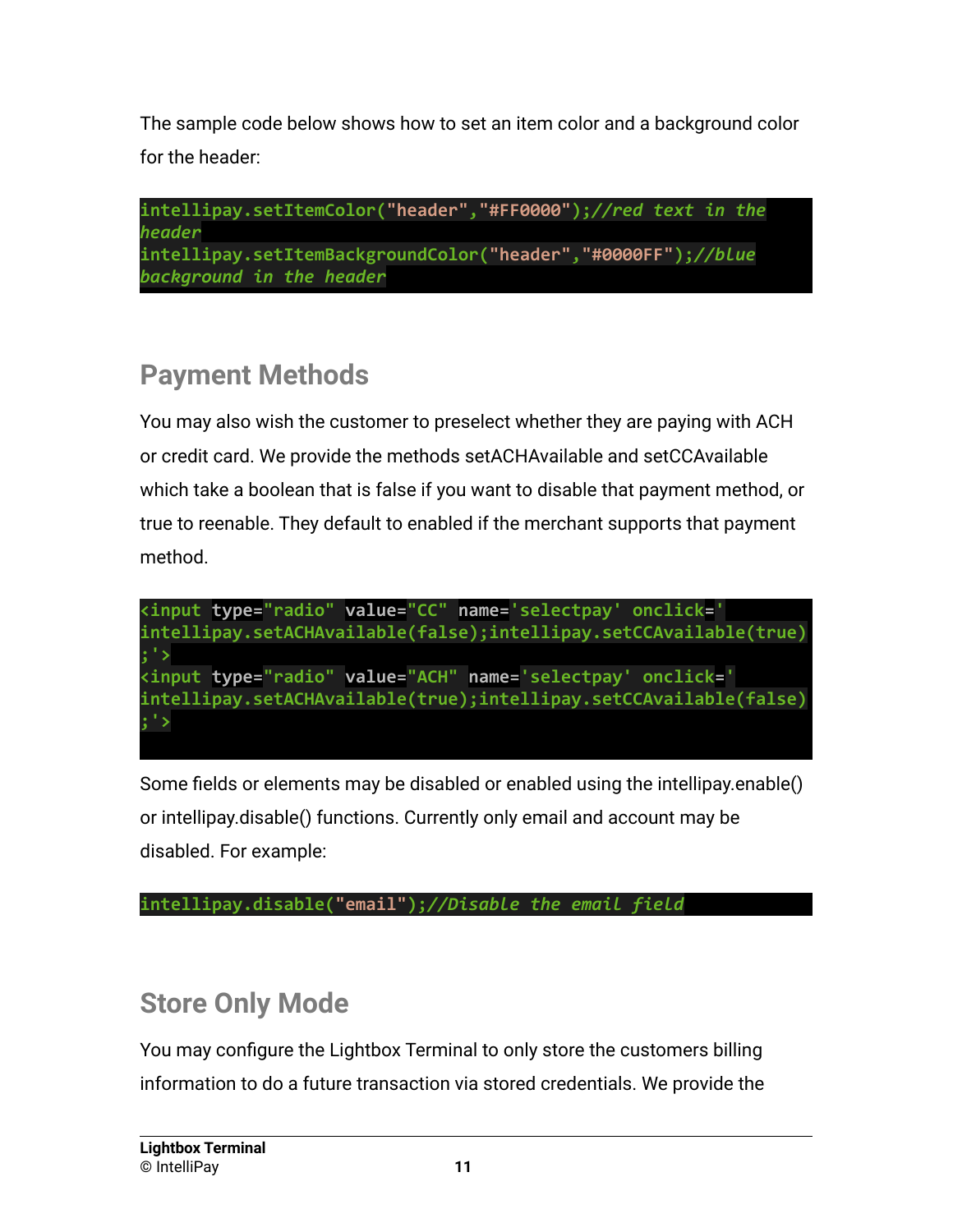method setStoreOnly which takes a boolean that is true if you want to turn on the store-only mode, or false to return the terminal to payment acceptance mode. A successful stored payment returns the numeric CUSTID parameter as 'custid' in the response object passed to the registered runOnApproval() method..



### <span id="page-12-0"></span>**Updating Billing Information With Store Only Mode**

In order to retrieve new billing information from a client simply initiate a new Lightbox Terminal with setStoreOnly set to true and update the returned CUSTID in your billing system.

### <span id="page-12-1"></span>**Field Definitions**

The table below defines all of the fields that you can use to send data to IntelliPay. Use the Field Name as the value for the data-ipayname attribute:

| <b>Field Name</b> | <b>Format or Example</b>                                                                             | <b>Description</b>                                                                          |
|-------------------|------------------------------------------------------------------------------------------------------|---------------------------------------------------------------------------------------------|
| account           | Ex: ABCD1234                                                                                         | Your identifier for this customer.<br>This value will be displayed on the payment form.     |
| amount            | N.NN Ex: 123.45 or 0.34.<br>There must be at least<br>one digit to the left of<br>the decimal point. | The transaction amount before the fee.<br>This value will be displayed on the payment form. |
| firstname         | Fx:John                                                                                              | The customer's first name.                                                                  |
| lastname          | Ex: Doe                                                                                              | The customer's last name.                                                                   |
| address1          | Ex: 1234 Anywhere<br>Street                                                                          | The first line of the customer's street address.                                            |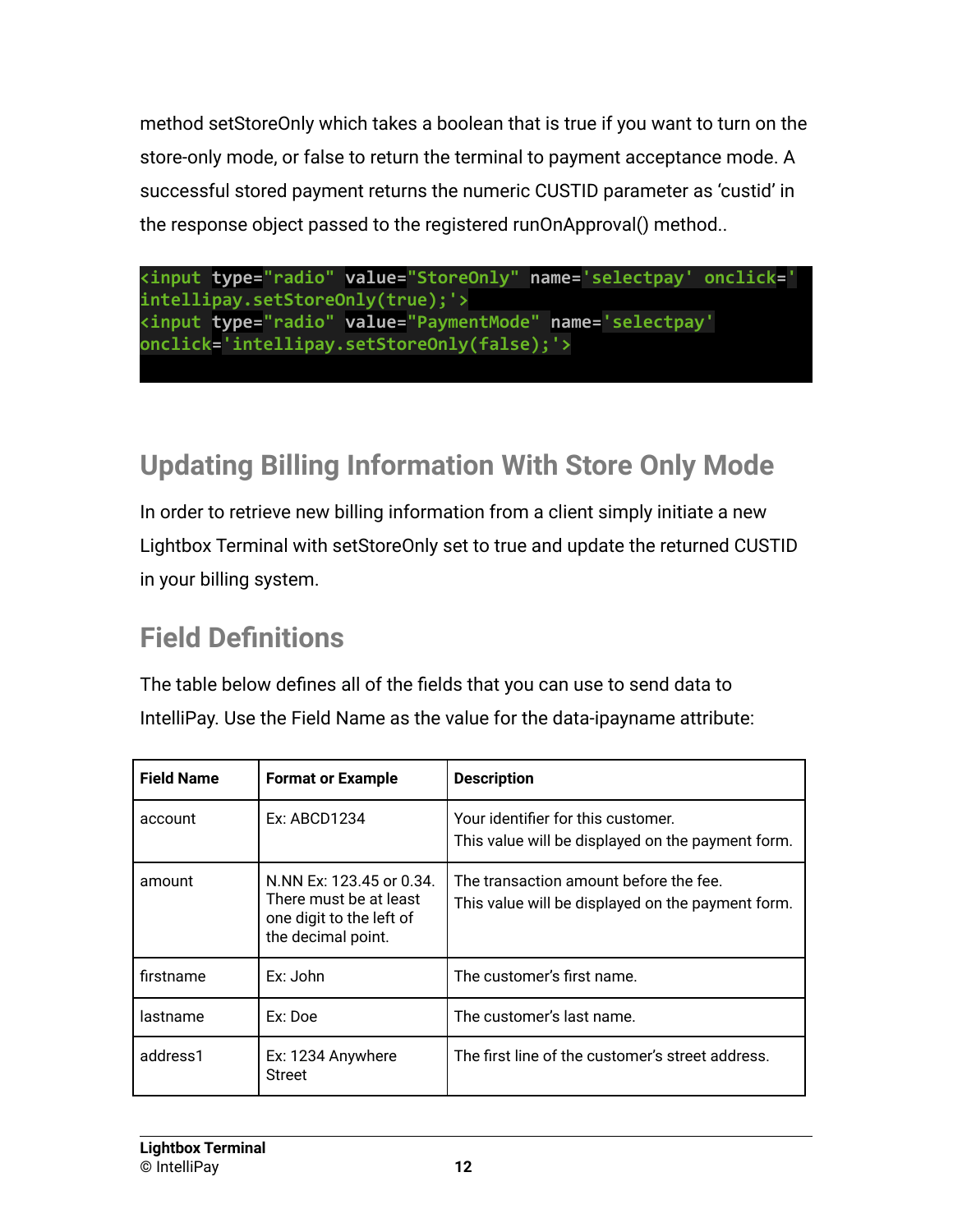| address2    | Ex: PO Box 1234                                                                                      | The second line of the customer's street address,<br>if applicable.                                                                                                   |
|-------------|------------------------------------------------------------------------------------------------------|-----------------------------------------------------------------------------------------------------------------------------------------------------------------------|
| city        | Ex: Jersey City                                                                                      | The city portion of the customer's address.                                                                                                                           |
| state       | Two-character state<br>abbreviation only or<br>empty. Ex: NJ                                         | The state portion of the customer's address.                                                                                                                          |
| zipcode     | <b>NNNNN Ex: 07304</b>                                                                               | The zip code portion of the customer's address.                                                                                                                       |
| country     | Three-character ISO<br>identification. Ex: USA                                                       | The three-character ISO formatted country code<br>for the country portion of the customer's address.                                                                  |
| phone       | <b>NNN NNN NNNN</b>                                                                                  | The customer's phone number.                                                                                                                                          |
| email       | user@domain.com                                                                                      | The customer's email address.                                                                                                                                         |
| fee         | N.NN Ex: 123.45 or 0.34.<br>There must be at least<br>one digit to the left of<br>the decimal point. | This field will be updated with the fee amount if<br>that information is available. The fee value<br>cannot be set by the merchant.                                   |
| invoice     | Ex. A1B2C3D4                                                                                         | An invoice number associated with the<br>transaction.                                                                                                                 |
| comment     | Ex. "Purchase of Large<br>ACME weight by one<br>Wile E. Coyote"                                      | A note about the transaction that will be stored<br>with the payment.                                                                                                 |
| custid      | Ex. 111A1B1                                                                                          | The customer ID for a stored wallet transaction.<br>Do not send values for the cardnum and<br>cardholder fields if you are performing a stored<br>wallet transaction. |
| batchid     | Ex. 99999998                                                                                         | The batch ID associated with the approval.                                                                                                                            |
| routingnum  | 123456                                                                                               | The routing number on the check                                                                                                                                       |
| bankacctnum | 12345678                                                                                             | The bank account number on the check                                                                                                                                  |
| bankacctype | C                                                                                                    | C for checking, not required                                                                                                                                          |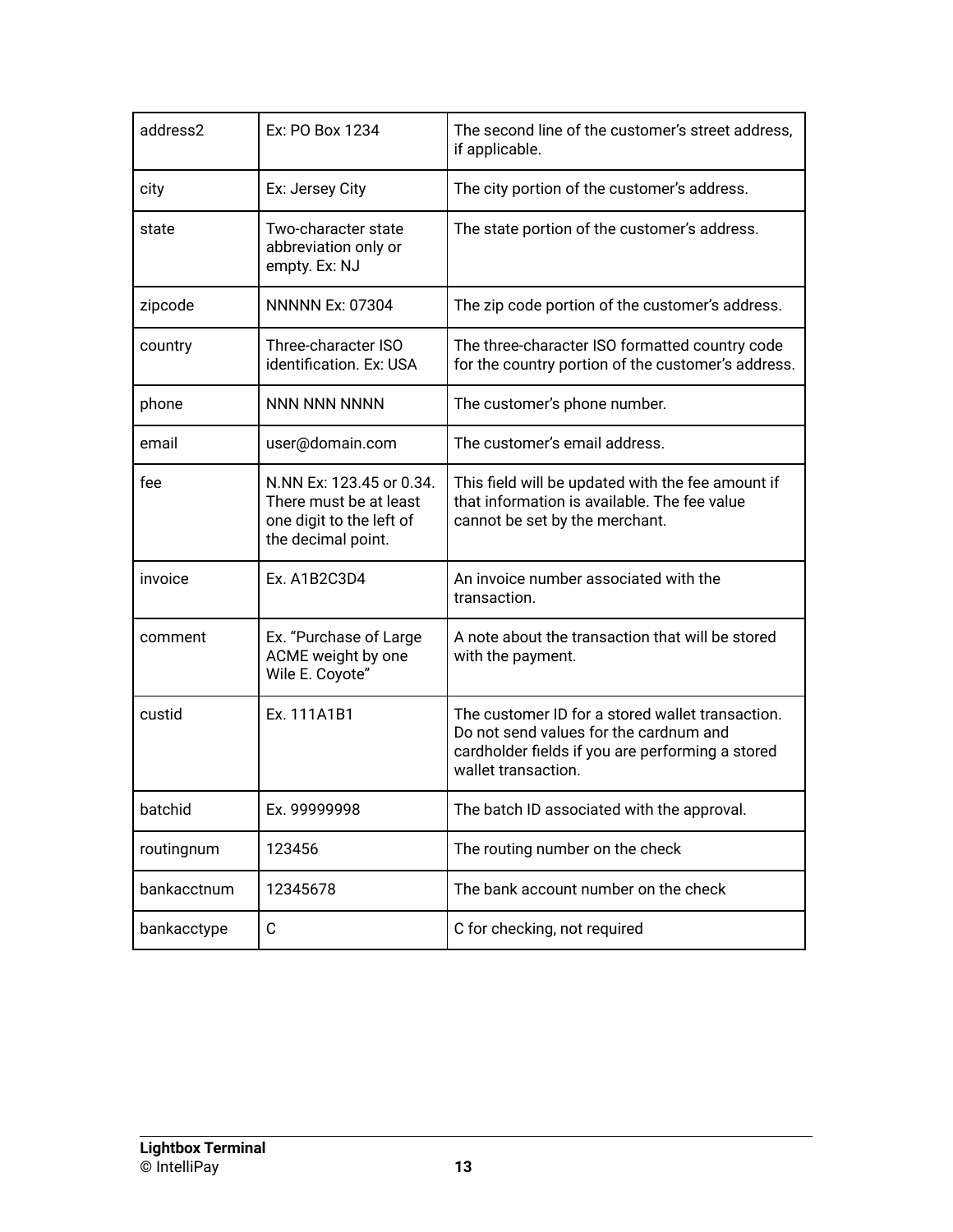# <span id="page-14-0"></span>**Response Handling**

### <span id="page-14-1"></span>**In-Session Response**

After you submit a transaction, IntelliPay will respond with a result message. The response will contain the following information:

| <b>Attribute Name</b> | <b>Format or Example</b>                                                          | <b>Description</b>                                                                                      |
|-----------------------|-----------------------------------------------------------------------------------|---------------------------------------------------------------------------------------------------------|
| response              | Single character: A for<br>approved, D for declined                               | Defines the transaction approval status.                                                                |
| status                | Numeric: Ex. 12345678,<br>or -6                                                   | A positive Payment ID if the transaction is<br>approved, or a negative number representing<br>an error. |
| authcode              | Text: Ex. 384A84                                                                  | An industry standard authorization code for<br>the transaction.                                         |
| declinereason         | Text: Ex. "Success"                                                               | "Success" for an approved transaction, or the<br>reason the transaction was not approved.               |
| amount                | Amount: Ex. 1.23                                                                  | The transaction amount submitted with the<br>approval request.                                          |
| fee                   | Amount: Ex. 1.23                                                                  | The fee amount charged.                                                                                 |
| call                  | Text: Ex. card_payment                                                            | The API call used to authorize the<br>transaction.                                                      |
| nonce                 | Text in GUID format                                                               | A unique string associated with the<br>response.                                                        |
| hmac                  | Base64 HMAC                                                                       | The HMAC for the response. Use your<br>authkey to validate the HMAC value.                              |
| receiptelements       | <b>JSON</b>                                                                       | A JSON object with elements useful for<br>rendering a receipt.                                          |
| custid                | <b>Numeric</b>                                                                    | Returned on a successful Store Only call                                                                |
| paymenttype           | Character                                                                         | "C" returned for credit card transaction, "A"<br>returned for ACH transaction.                          |
| methodhint            | A hint to display to the<br>user as to identify the<br>card used. Two letter card | Ex. "VI ***1111",                                                                                       |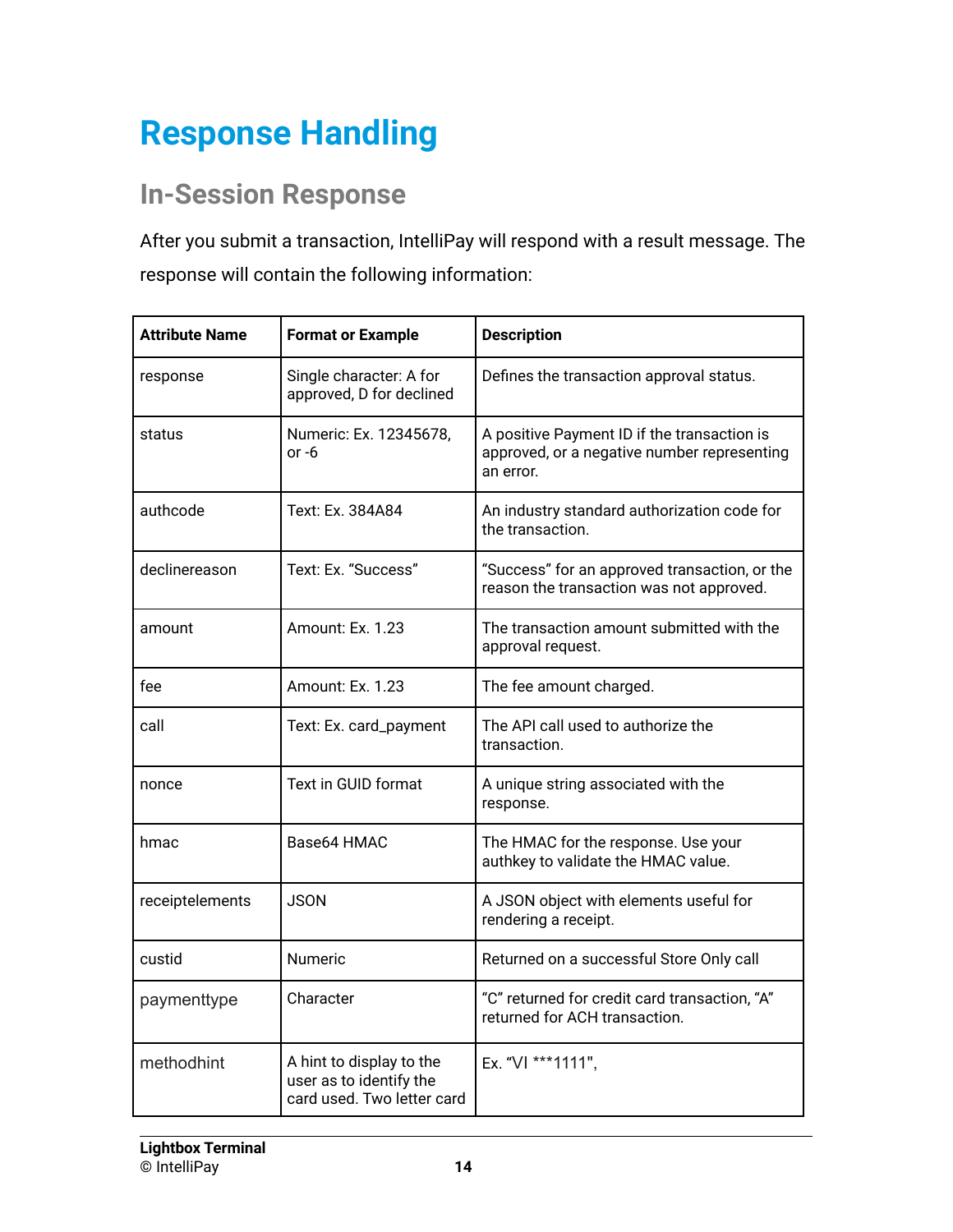|           | abbreviation followed by "<br>***" then the last four of<br>the card. |                                                             |
|-----------|-----------------------------------------------------------------------|-------------------------------------------------------------|
| cardbrand | Card brand name                                                       | Ex. "Visa", "MasterCard", "American<br>Express", "Discover" |

To display the response, create elements on your web page with the class set to "ipayresponsefield". The elements that you use to display the response values must be HTML form elements. Add a data-ipayname attribute to the element and assign it a value of one of the Attribute Names in the table above. The example below will display the decline reason in a field named "Decline Reason":

```
<input class="ipayresponsefield" data-ipayname="declinereason"
name="Decline Reason" type="text">
```
You can also define a response handler function by calling the intellipay.runOnApproval() and intellipay.runOnNonApproval() functions. The example below shows a function that will run when IntelliPay returns an approval:

```
intellipay.runOnApproval(function(response){
console.log("Demo Got Approval! --> " +
JSON.stringify(response));
});
```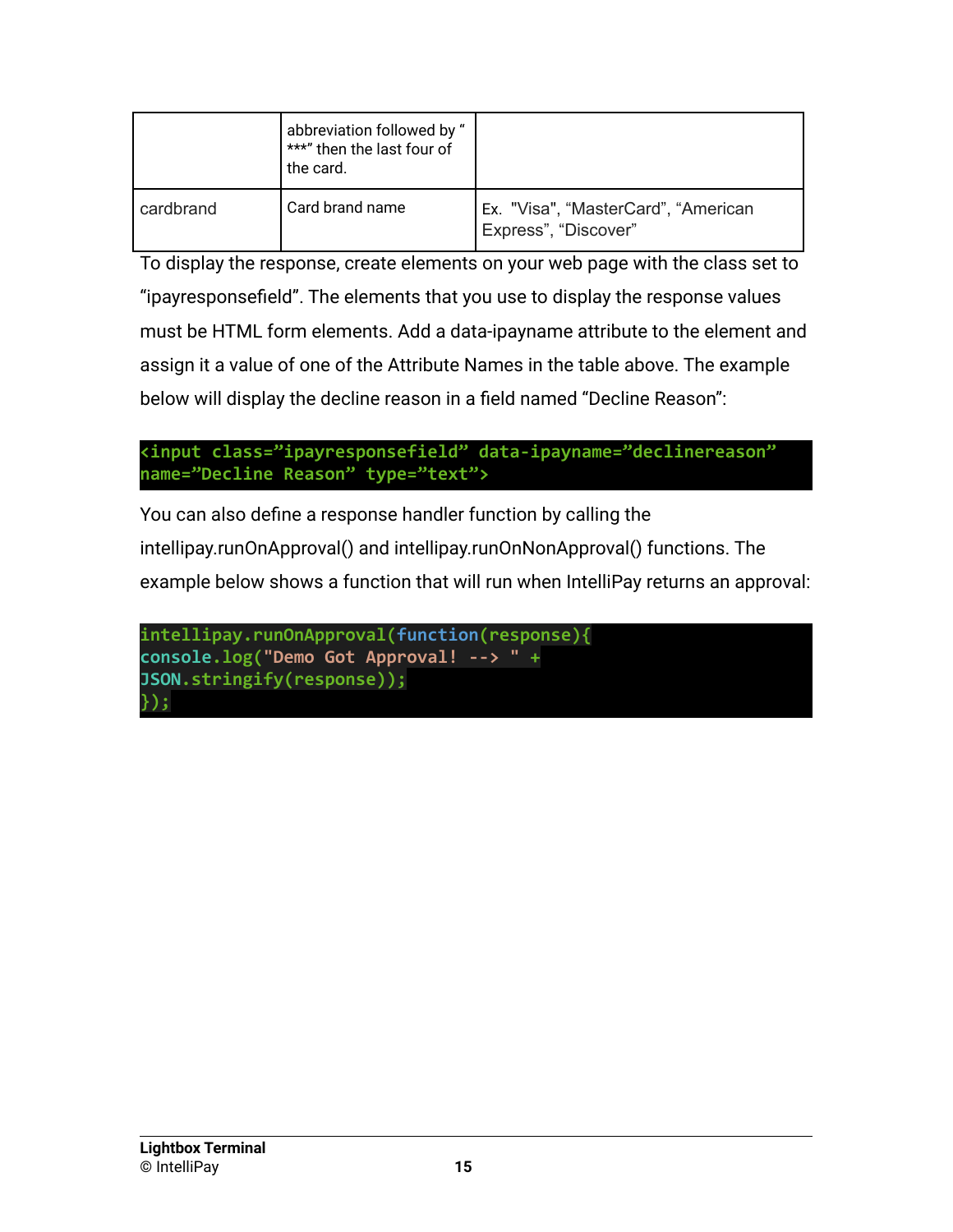### <span id="page-16-0"></span>**Response Postback**

If you have configured a postback URL, you'll receive a postback submission in the same format as you will for our other online terminals directed toward the postback URL configured for the merchant. The postback in the standard application/x-www-form-urlencoded POST format as specified in RFC 7231. The response will contain the following information:

| <b>Field Name</b> | <b>Description</b>                                                                                                                        |
|-------------------|-------------------------------------------------------------------------------------------------------------------------------------------|
| op                | This is your online payment page key. It is used on some online payment<br>terminals, you can use the merchantid column in place of this. |
| timestamp         | The time the payment occurred (Mountain Time Zone.)                                                                                       |
| customerid        | The id or token, which has been assigned to your customer as a result of the<br>payment.                                                  |
| paymentid         | The id or token, which has been assigned to the payment.                                                                                  |
| account           | The account information as it was entered on the page.                                                                                    |
| firstname         | Your customer's first name as they entered it on the page.                                                                                |
| lastname          | Your customer's last name as they entered it on the page.                                                                                 |
| address1          | First line of customer's address as entered.                                                                                              |
| address2          | Second line of customer's address as entered.                                                                                             |
| city              | Customer's city as entered.                                                                                                               |
| state             | Customer's state as entered.                                                                                                              |
| zipcode           | Customer's zipcode as entered.                                                                                                            |
| phone             | Customer's phone number as they entered it on the form.                                                                                   |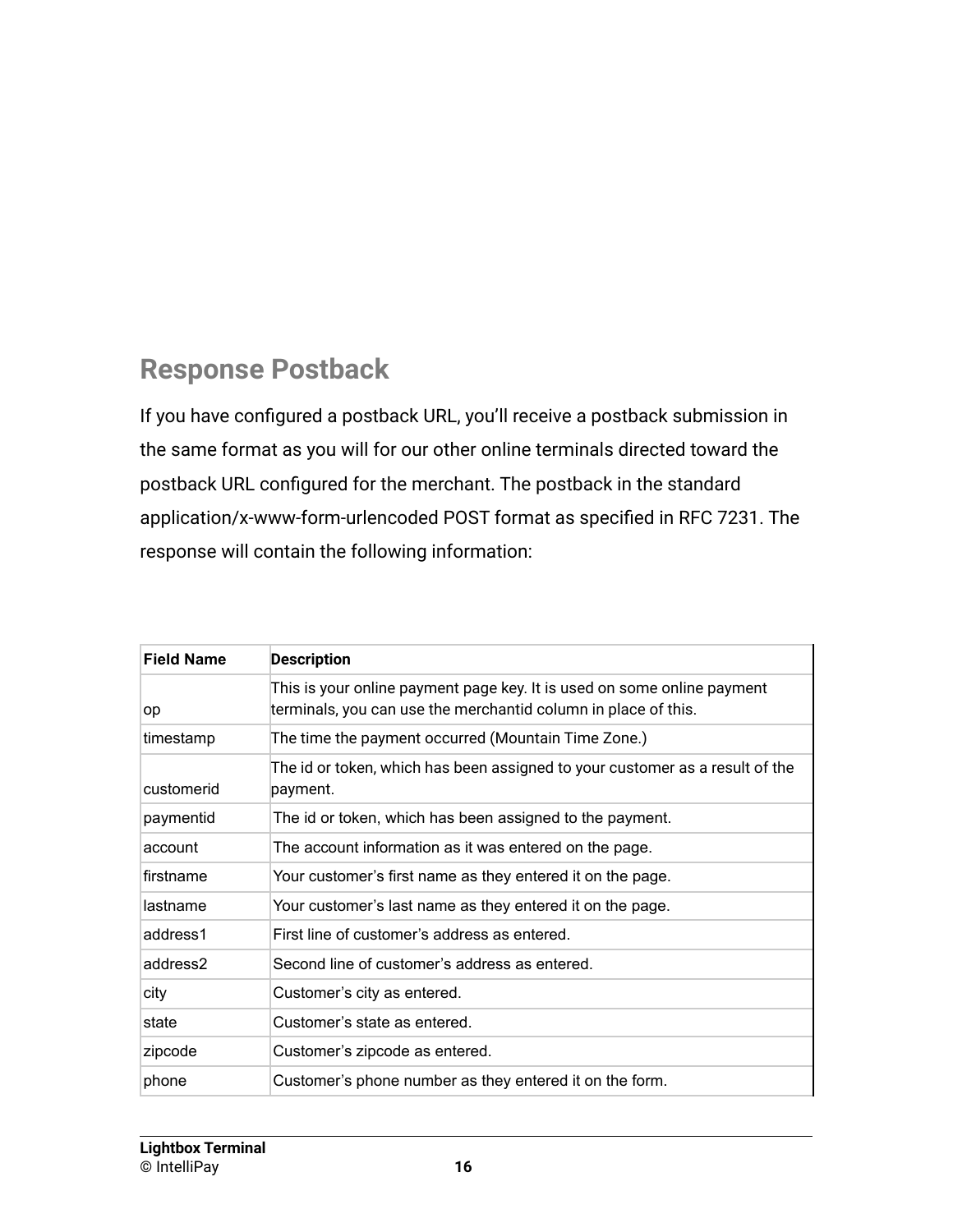| department | The department text the user selected if departments are enabled.                                     |
|------------|-------------------------------------------------------------------------------------------------------|
| method     | "CARD", "ACH", allow for future values                                                                |
| invoice    | The invoice field is currently automatically assigned a value.                                        |
| authcode   | The authorization code if a card payment.                                                             |
| avsdata    | The address verification system result for a card payment.                                            |
| ipaddress  | The IP Address from which the user made the payment.                                                  |
| lamount    | The amount of the payment.                                                                            |
| fee        | The service or convenience fee if any.                                                                |
| total      | The amount of the payment plus the fee (if any.)                                                      |
| comment    | Any comment the user typed in the Comments field on the form.                                         |
| invoice    | Invoice field                                                                                         |
| notes      | This may contain details of the transaction. Format may vary with transaction<br>method and processor |
| arglist    | Empty on Lightbox postbacks                                                                           |
| merchantid | The merchant number (M#) of the account processing the transaction                                    |
| origin     | The terminal of origin in text format                                                                 |

We may add additional fields from time to time and your application must be able to handle unknown fields.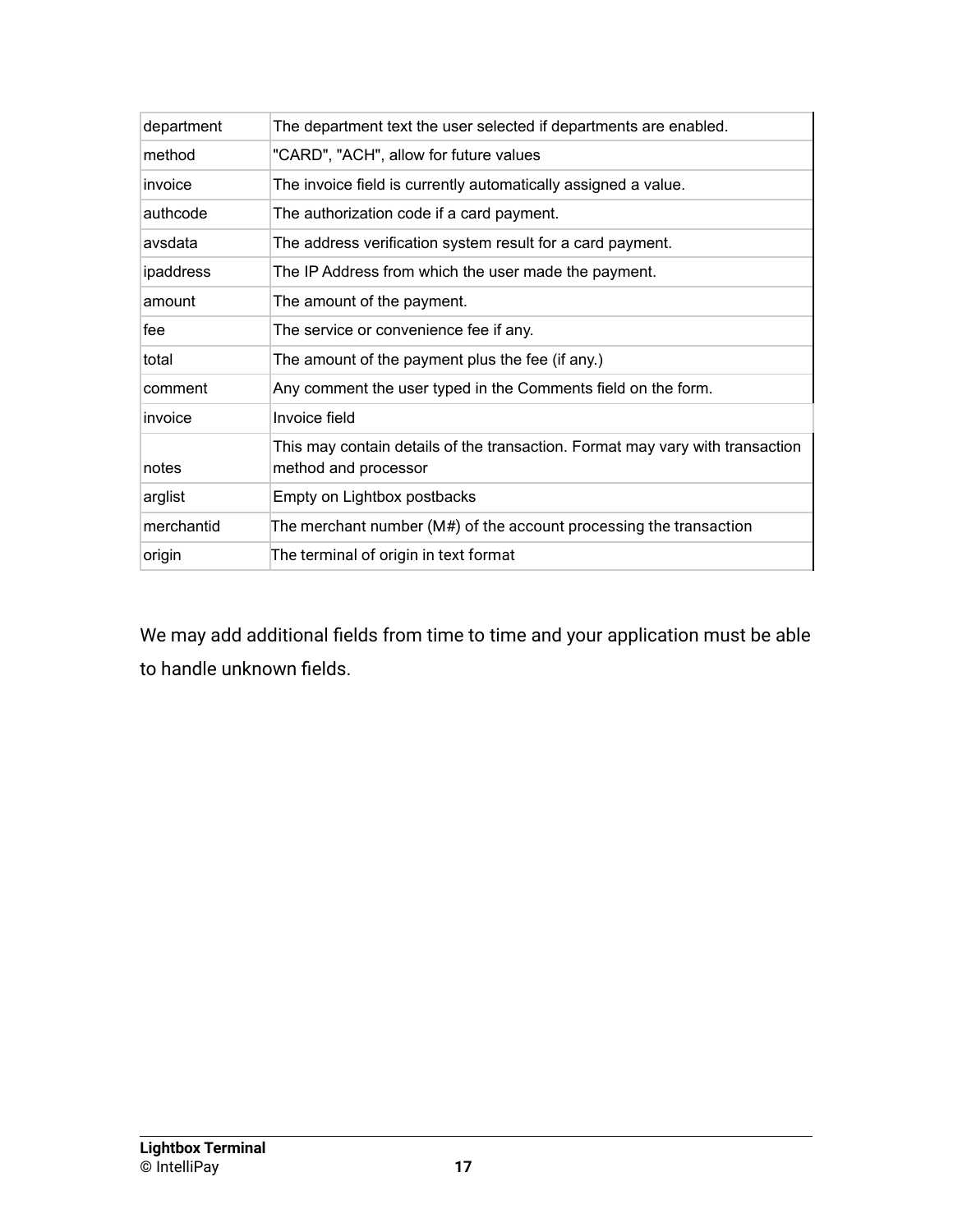# <span id="page-18-0"></span>**Sample Code**

This section includes information about working with Lightbox Terminal in different frameworks and sample code that you can add to your application to quickly begin using Lightbox Terminal. This document includes sample code for the following languages and frameworks:

- ●PHP
- ●PERL
- CFML
- RUBY
- $\bullet$  C# .NET
- ●VB.NET
- Node.js (Express.js)
- REACT

The code included in these sections sets your merchantkey and apikey values and sends a POST request to the Lightbox Terminal autoterminal endpoint.

See the Implementation section on page for additional details about how to use the code and display the payment form. See the Customization section on page for information about how to specify field names and values.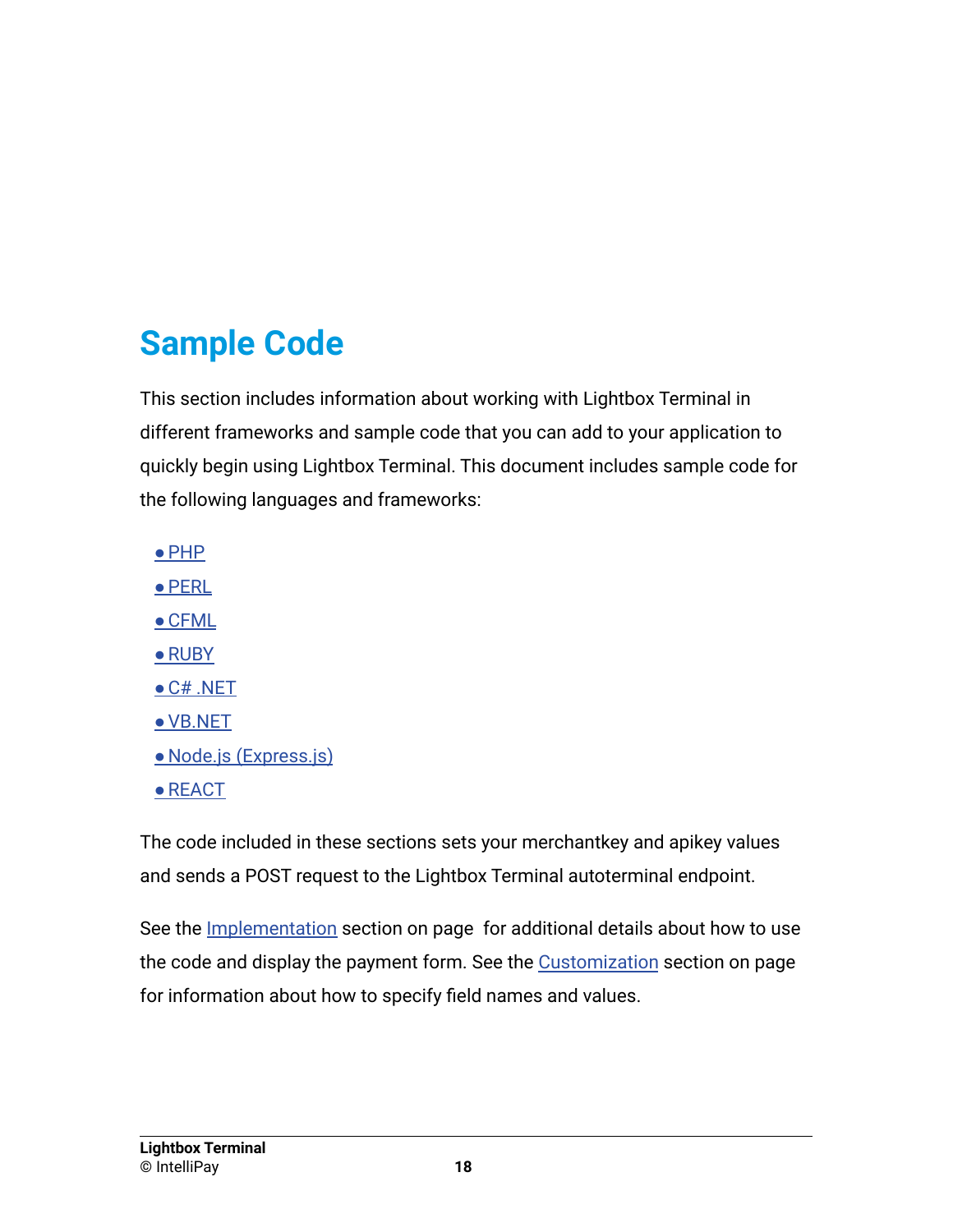#### <span id="page-19-0"></span>**PHP**

Copy and paste the code below into the <HEAD> element of the web page that will display the payment form:



Change the values for YOUR\_MERCHANTKEY and YOUR\_APIKEY to the values provided by IntelliPay.

See the Implementation section on page for details about displaying the payment form.

#### <span id="page-19-1"></span>**PERL**

Copy and paste the code below into the <HEAD> element of the web page that will display the payment form:

```
use HTTP::Request::Common qw(POST);
use LWP::UserAgent;
my $res = LWP::UserAgent->new()->request(POST
'https://secure.cpteller.com/api/custapi.cfc?method=autoterminal'
, {'merchantkey' => "YOUR_MERCHANTKEY", 'apikey' =>
"YOUR_APIKEY"});
print $res->content;
```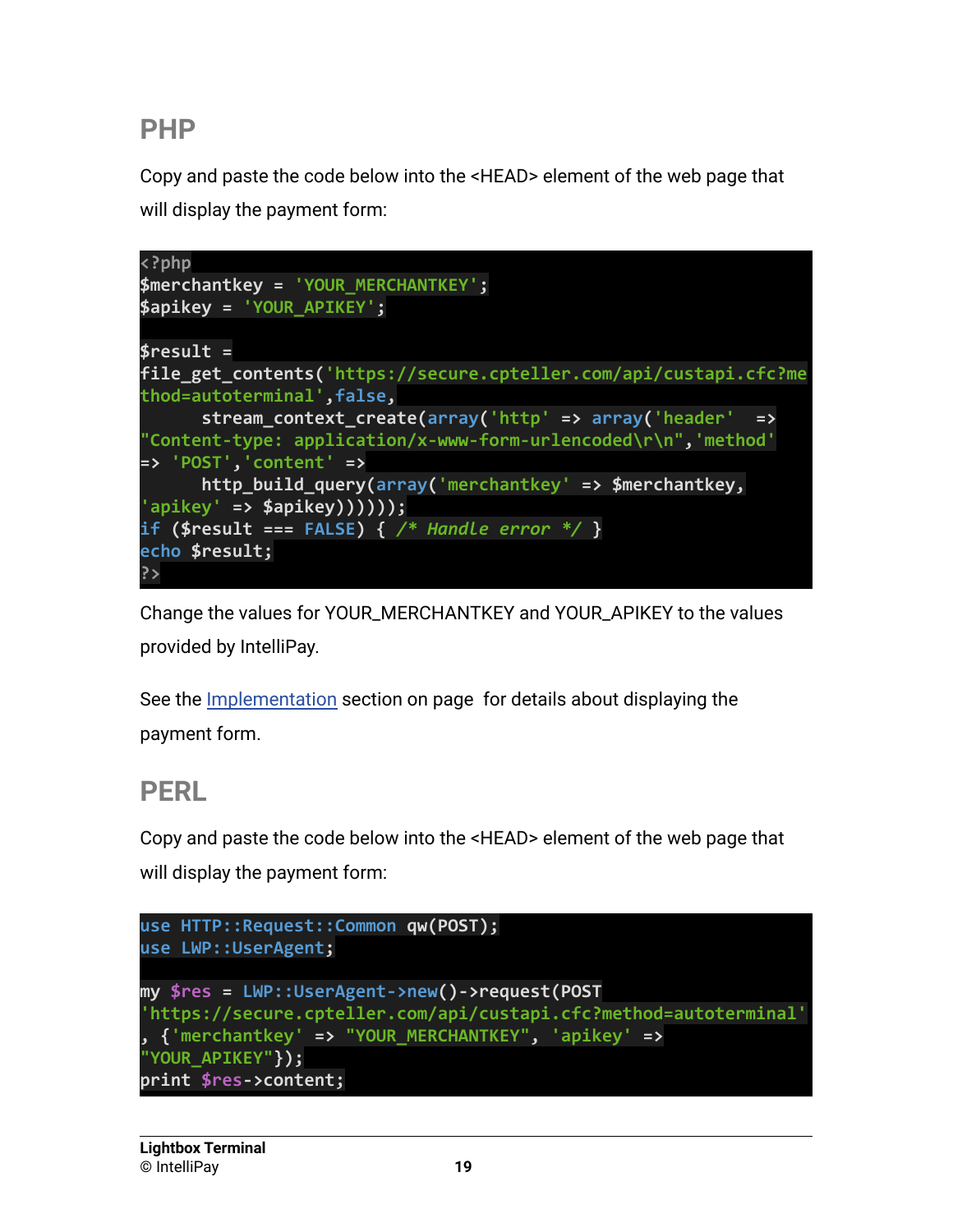Change the values for YOUR\_MERCHANTKEY and YOUR\_APIKEY to the values provided by IntelliPay.

See the Implementation section on page for details about displaying the payment form.

#### <span id="page-20-0"></span>**CFML**

Copy and paste the code below into the <HEAD> element of the web page that will display the payment form:

```
<cfhttp
url="https://secure.cpteller.com/api/custapi.cfc?method=autotermi
nal" method="post" result="autoterminal" charset="utf-8">
<cfhttpparam type="formfield" name="merchantkey"
value="YOUR_MERCHANTKEY">
<cfhttpparam type="formfield" name="apikey" value="YOUR_APIKEY">
</cfhttp>
<cfoutput>#autoterminal.filecontent#</cfoutput>
```
Change the values for YOUR\_MERCHANTKEY and YOUR\_APIKEY to the values provided by IntelliPay.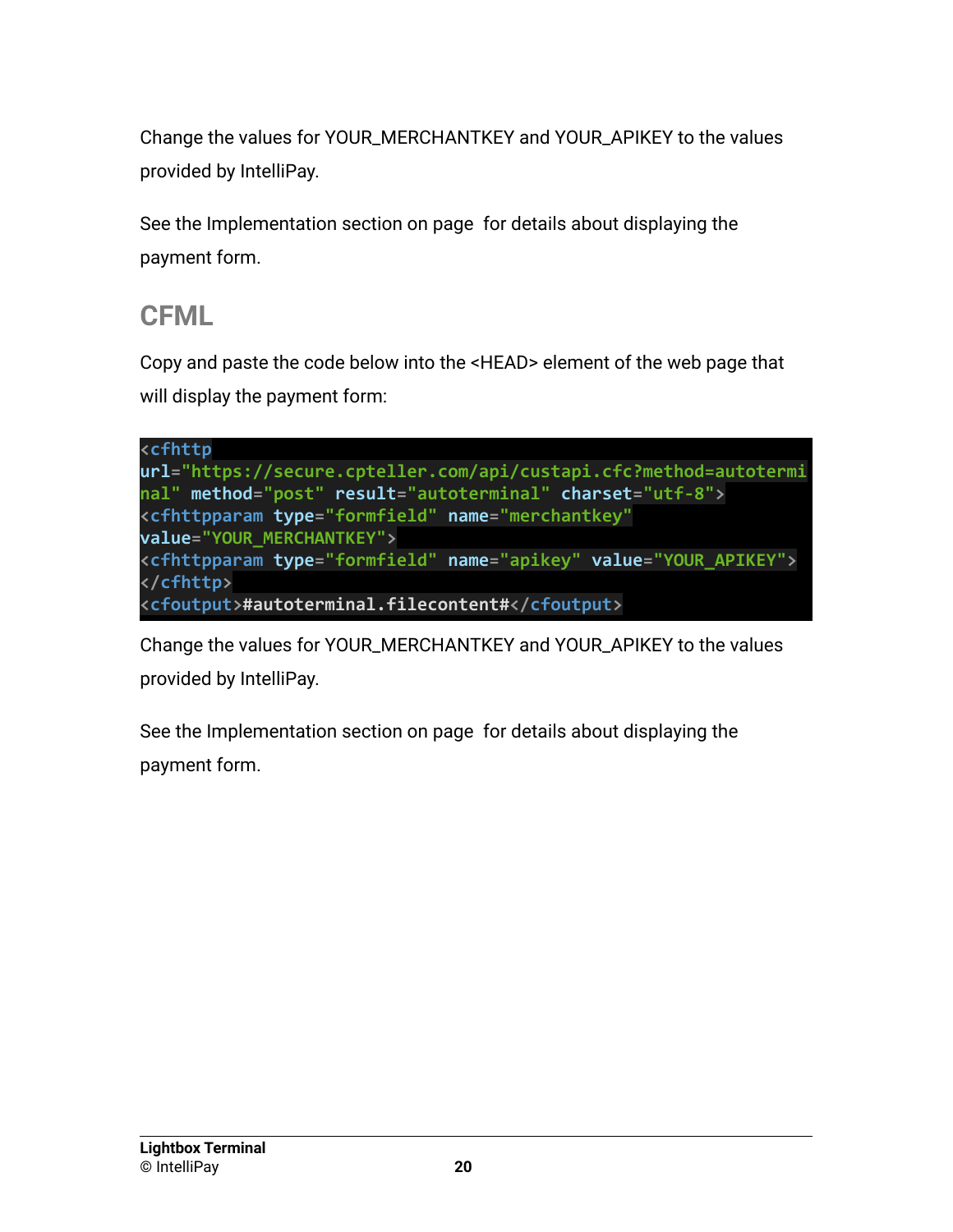### <span id="page-21-0"></span>**RUBY**

Copy and paste the code below into the <HEAD> element of the web page that will display the payment form:



Change the values for "YOUR\_MERCHANTKEY" and "YOUR\_APIKEY" to the values provided by IntelliPay.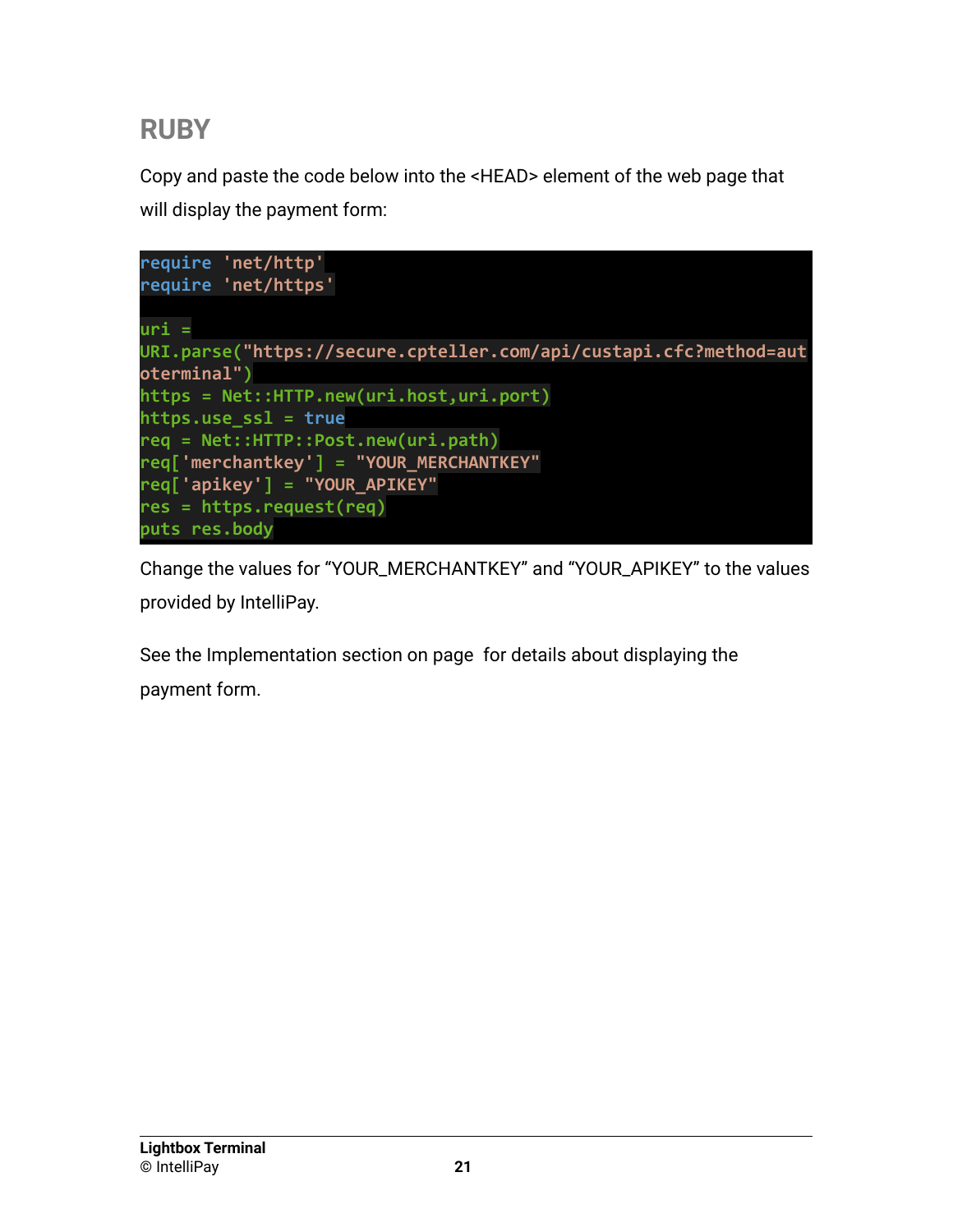### <span id="page-22-0"></span>**C# .NET**

Copy and paste the code below into the <HEAD> element of the ASP web page that will display the payment form:



Change the values for YOUR\_MERCHANTKEY and YOUR\_APIKEY to the values provided by IntelliPay.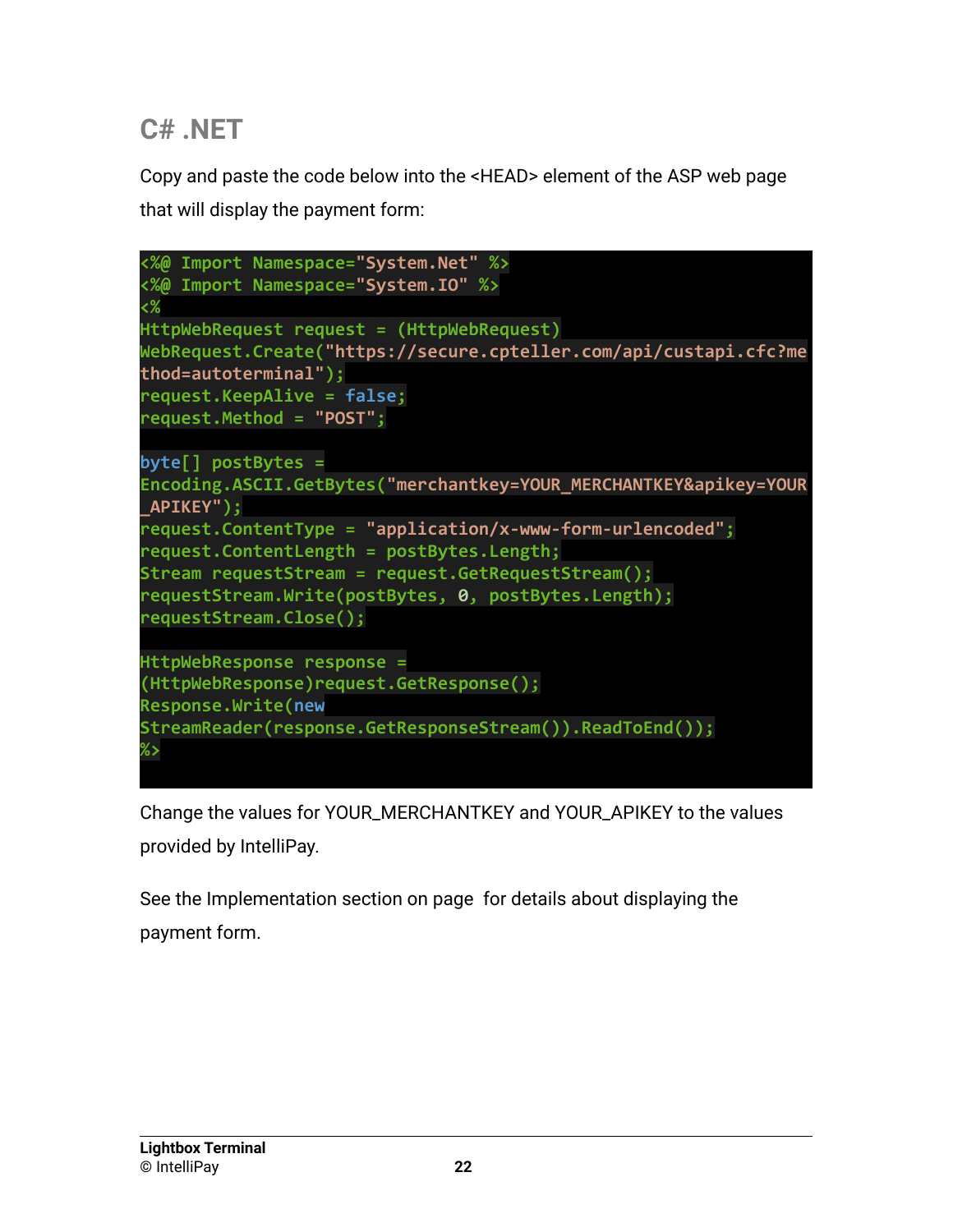### <span id="page-23-0"></span>**VB.NET**

Copy and paste the code below into the <HEAD> element of the ASP web page that will display the payment form:



Change the values for YOUR\_MERCHANTKEY and YOUR\_APIKEY to the values provided by IntelliPay.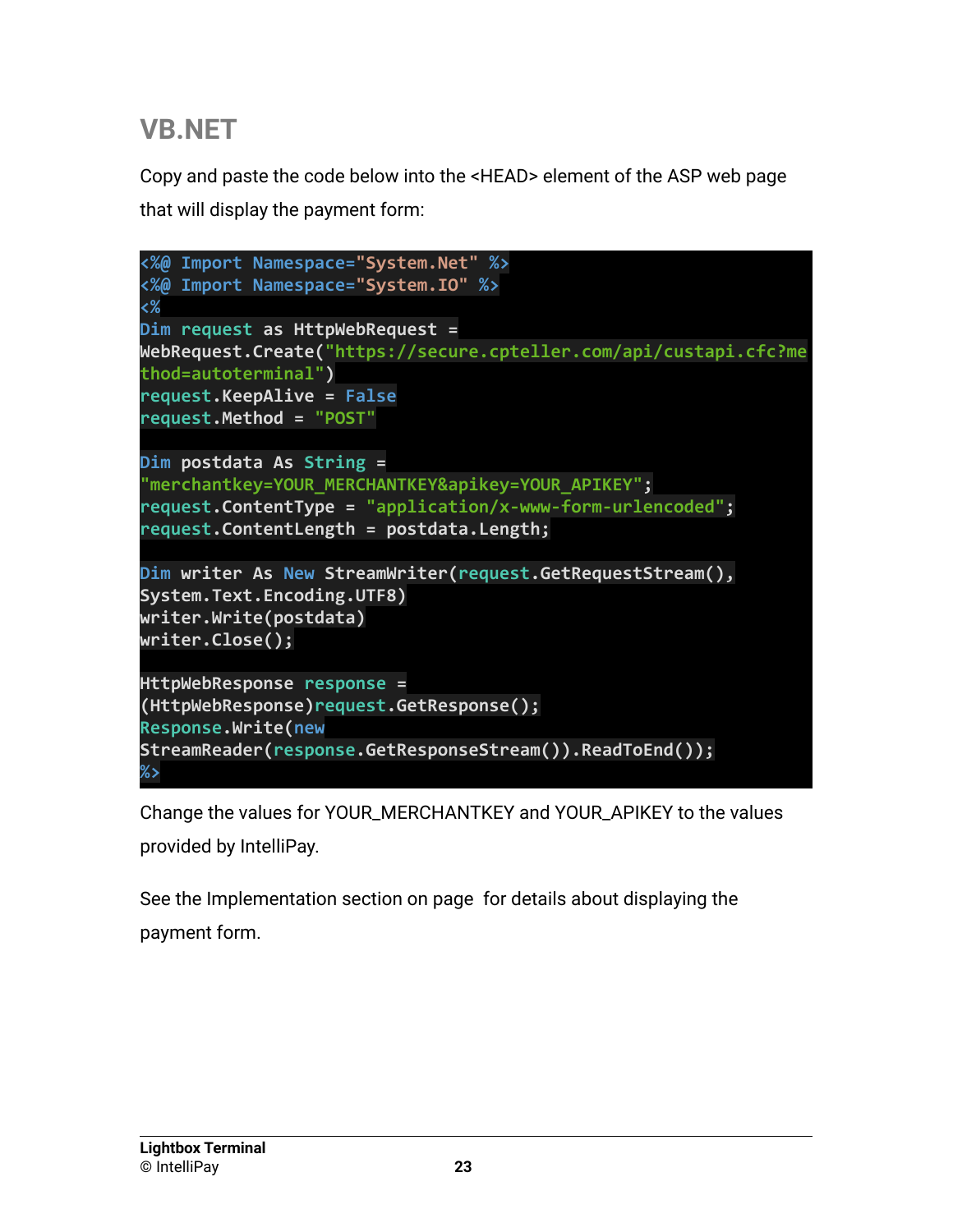# <span id="page-24-0"></span>**Node.js (Express.js)**

Follow the steps below to incorporate Lightbox Terminal into your Node.js project:

- 1. Add an endpoint to your project that you will call to retrieve your authentication credentials. You will use the credentials to set values for your merchant key and API key.
- 6. Add the code below to your client-side project. This code retrieves your credentials from the endpoint your created in step 1, uses them to set values for YOUR\_MERCHANT\_KEY and YOUR\_API\_KEY, and sends a POST request to the Lightbox Terminal autoterminal endpoint:

```
const express = require('express');
const axios = require('axios');
const qs = require('qs');
const app = express();
// You can name this endpoint whatever you would like
app.get('/api/lightbox_credentials', authMiddleware, (req,
res, next) => {
  const options = {
    method: 'POST',
     headers: { 'content-type':
 'application/x-www-form-urlencoded' },
     data: qs.stringify({
      merchantkey: '<YOUR_MERCHANT_KEY>',
       apikey: '<YOUR_API_KEY>'
     }),
    url:
'https://secure.cpteller.com/api/custapi.cfc?method=autotermin
al',
   };
   axios(options).then((response) => {
     res.send(response.data);
   });
});
```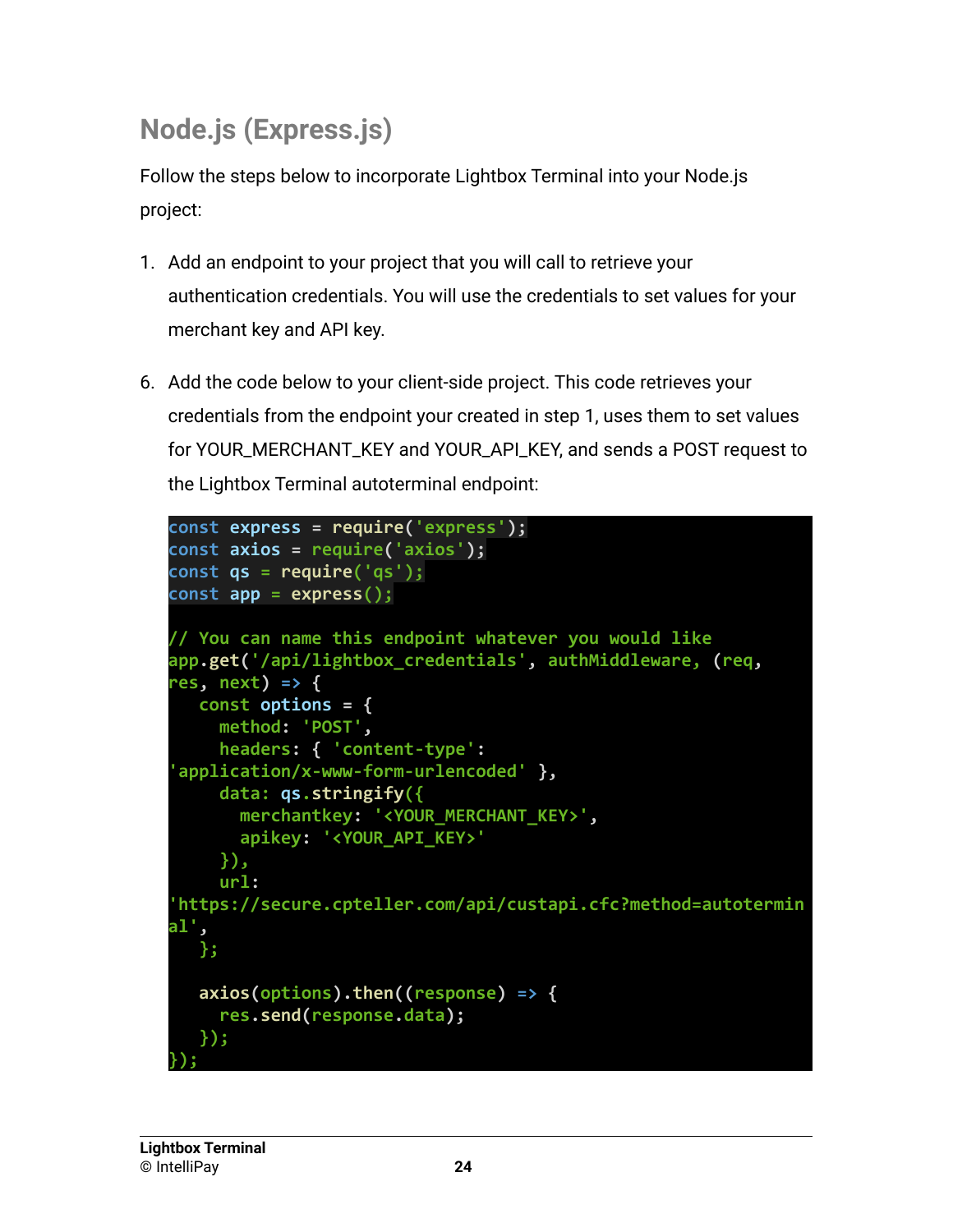7. Add the code below to the endpoint you created in step 1. Send a GET request to your endpoint. The code below returns the code you need to add to your web page:

**axios.get(''http://<YOUR\_SERVER\_URL>/api/lightbox\_credentials' ).then(response => { // This block of code will inject the lightbox code into your page var rg=document.createRange(); document.documentElement.appendChild(rg.createContextualFragme nt(response.data)); intellipay.initialize(); });**

8. Add a button to your web page that displays the Lightbox Terminal as shown in the sample code below:

```
<button data-ipayname="submit" class="ipayfield">Open
Lightbox</button
```
See the Customization section on page for details about customizing the appearance of the payment form. See the Implementation section on page for details about displaying the payment form and submitting the transaction.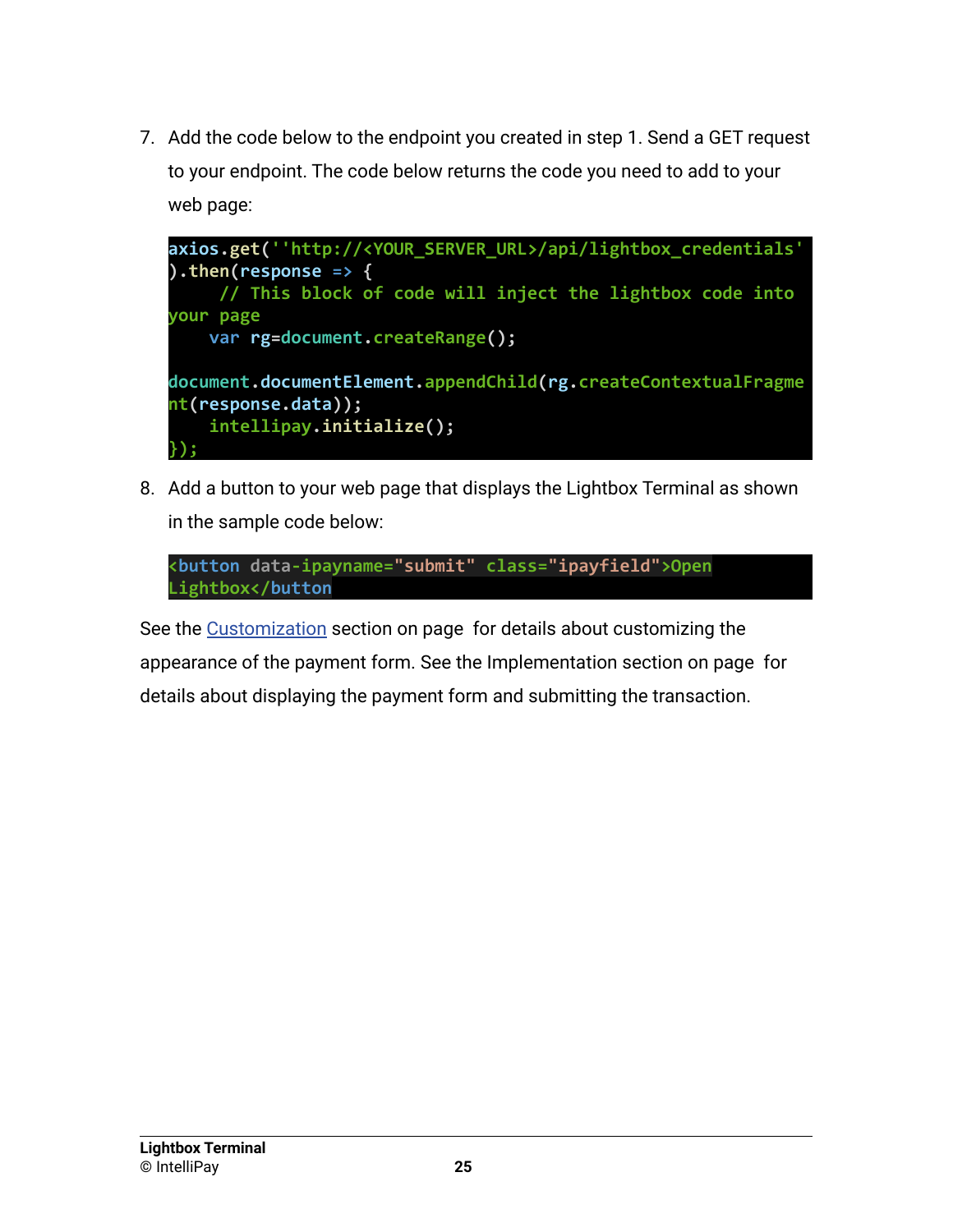### <span id="page-26-0"></span>**REACT**

Copy and paste the code below into your REACT project to display the payment form and process payments using the Lightbox Terminal:

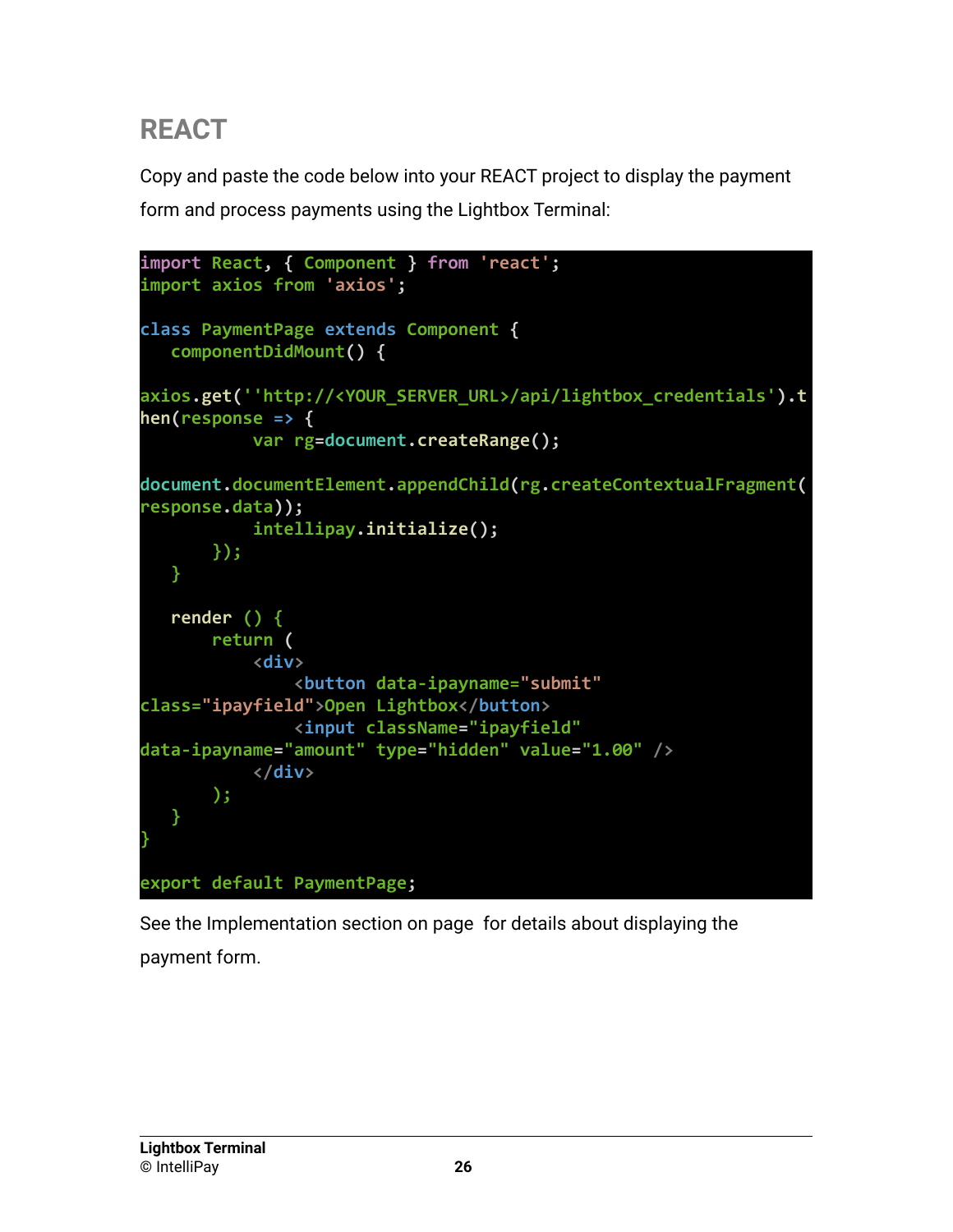### **Angular**

Copy and paste the code below into your Angular project to display the payment form and process payments using the Lightbox EMV Terminal:

```
import { Component, OnInit, HostListener } from '@angular/core';
import { HttpClient } from '@angular/common/http';
@Component({
selector: 'post-request-error-handling',
templateUrl: 'post-request-error-handling.component.html',
})
export class PostRequestErrorHandlingComponent implements OnInit {
errorMessage;
constructor(private http: HttpClient) {}
ngOnInit() {
  var url = 'https://test.cpteller.com/api/custapi.cfc?method=autoterminal';
  const formData = new FormData();
  //Put in your credentials below.
  formData.append('merchantkey', 'YOUR_MERCHANTKEY');
  formData.append('apikey', 'YOUR_APIKEY');
  this.http.post<any>(url, formData, { responseType: 'text' }).subscribe(
     (response) => {
      var rg = document.createRange();
      document.documentElement.appendChild(
        rg.createContextualFragment(response)
      );
      intellipay.initialize();
    },
     (err) => {
      console.log(err.message);
     },
```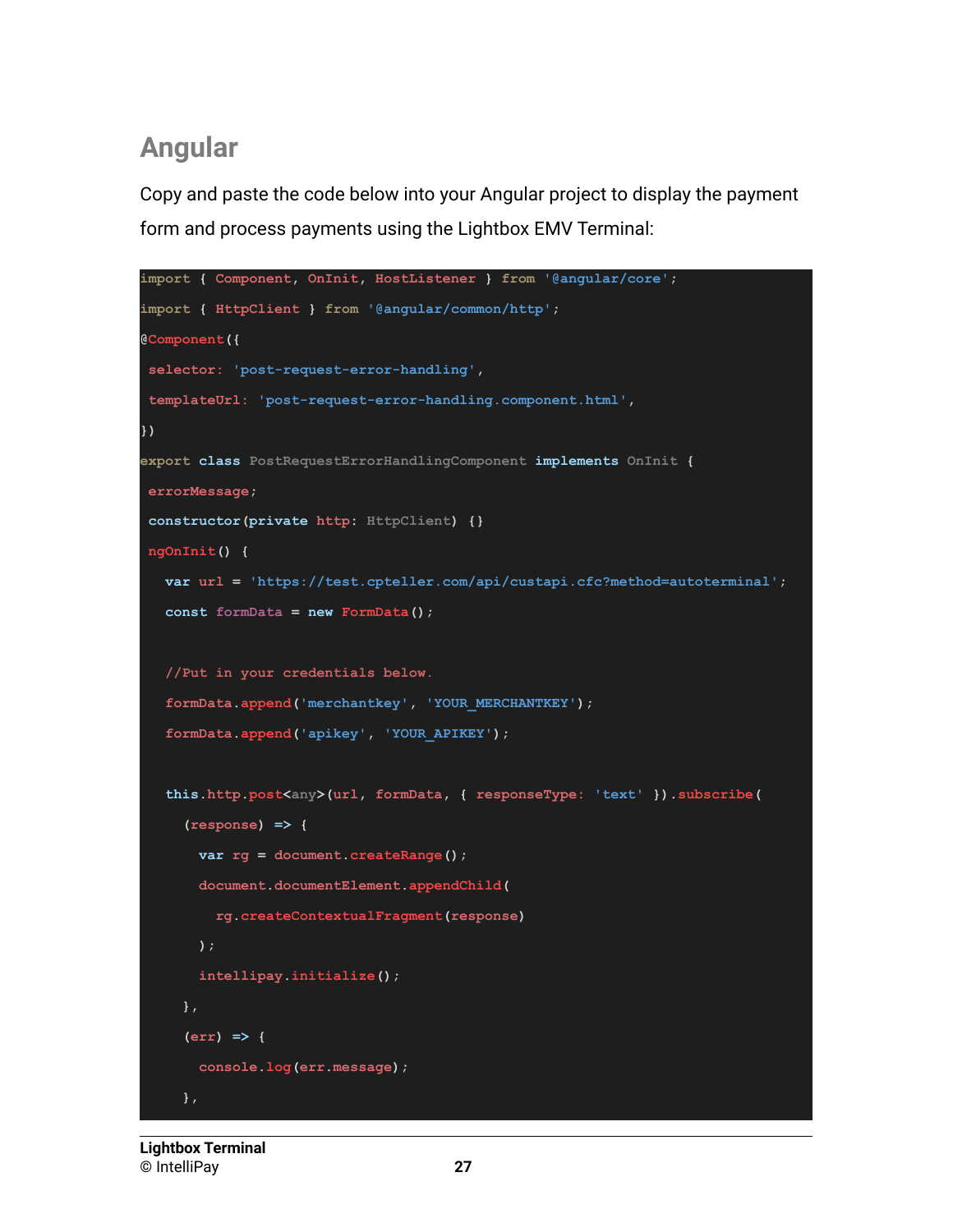```
() => {
     console.log('completed');
   }
  );
}
openIntelliPayLightBox() {
 document.getElementById('intelliPayButton').click();
}
isIntelliPayEvent(e) {
 var domain = e.origin.substring(
   e.origin.indexOf('.') + 1,
   e.origin.lastIndexOf('.')
 );
 return domain === 'cpteller';
}
@HostListener('window:message', ['$event'])
postMessage(event) {
 console.log('operation', event.data.operation);
 if (this.isIntelliPayEvent(event) && typeof event.data.operation !==
'undefined' ) {
   switch (event.data.operation) {
     case 'isready':
       //This will load the lightbox onload.
       document.getElementById('intelliPayButton').click();
       break;
     case 'approval':
        // event.data.response this will give you addational details.
        console.log('payment was approved');
       break;
     case 'decline':
        // event.data.response this will give you addational details.
        console.log('payment was decline');
       break;
```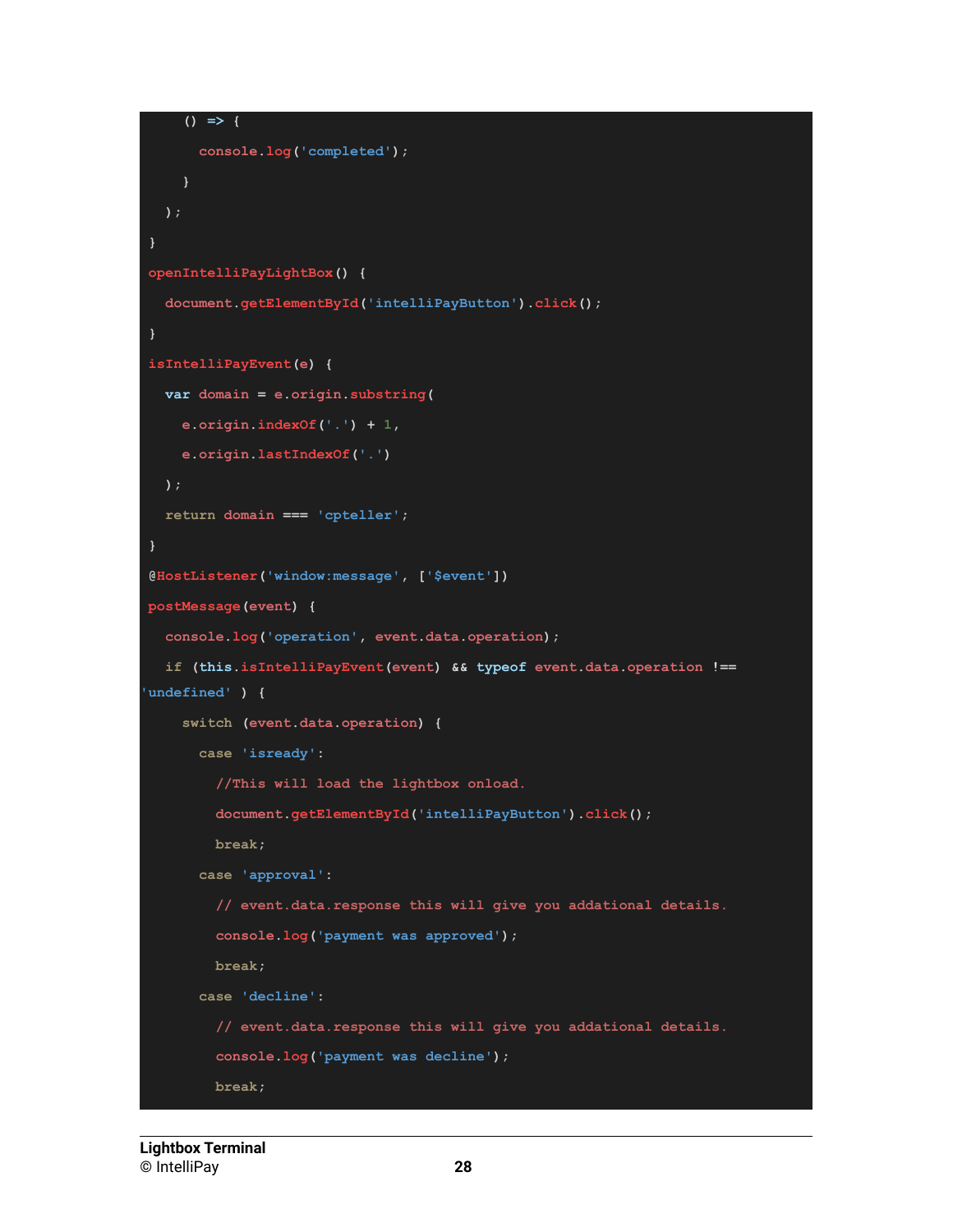